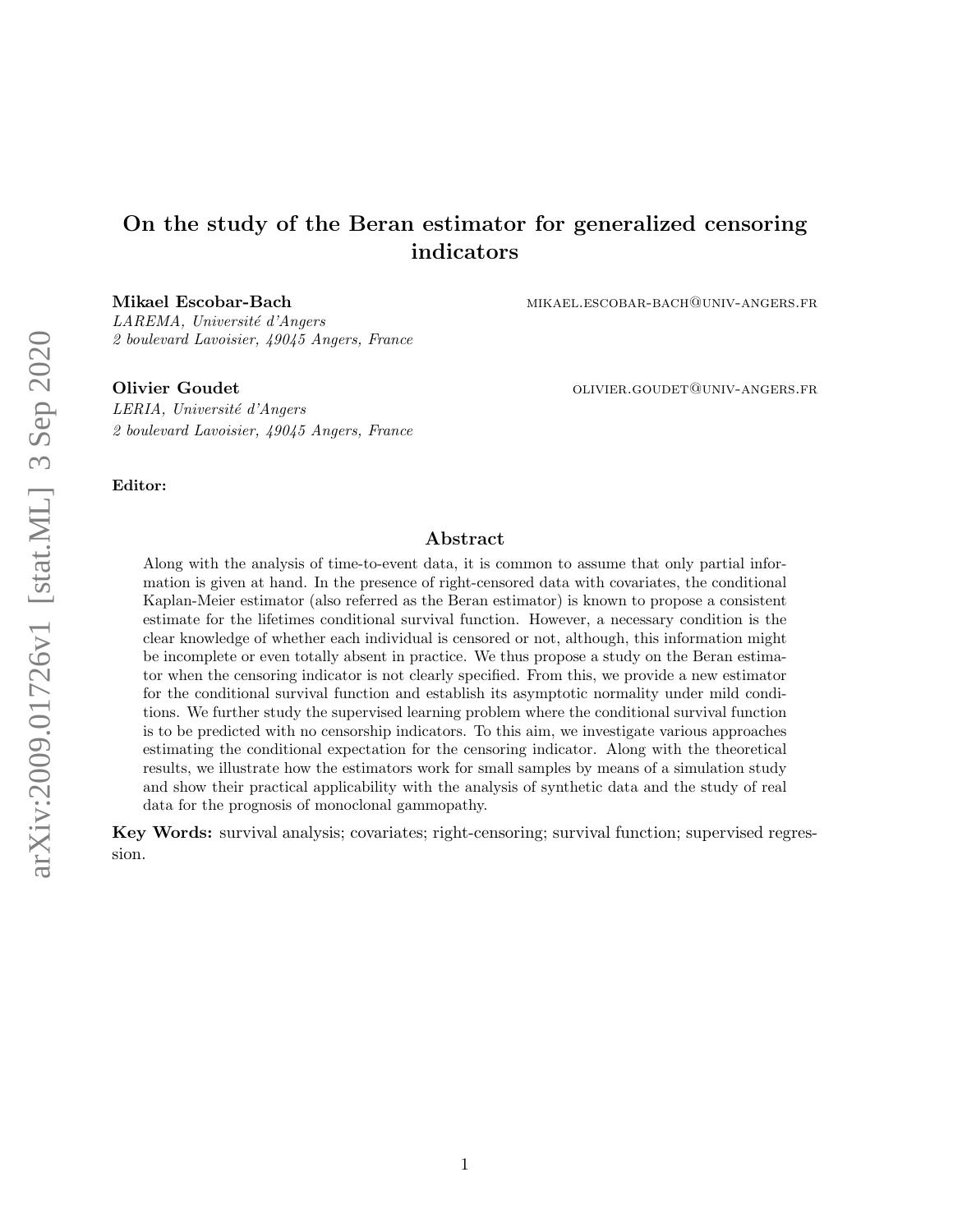## 1. Introduction

As the volume of data expands, the problem of missing data has been increasingly present in many fields of statistical applications. In the classical literature of survival analysis, the study of the duration time preceding an event of interest is considered with series of random censors, which might prevent the capture of the whole survival time. This is known as the censoring mechanism and it arises from restrictions depending from the nature of the study. For instance, this feature is particularly present in medicine, with studies of the survival times before the recovery/decease from a specific chronic disease. Indeed, a patient lifetime or time to occurrence will not be observed if it exceeds the study follow-up time, or because of the early withdrawal of the individual from the population under study. This is denoted as a right-censored observation time, indicating that the event of interest might only occur beyond. One can find other examples of right-censoring in a large scope of domains, like in economic (unemployment duration time), social (spending time before marriage or childbearing) or in actuarial science (life-insurance or time before claim).

The survival model with right-censored data is described by  $n$ -independent and identically distributed (i.i.d.) copies of a random couple  $(T, \delta)$ . Here, T refers to the minimum between the random survival time Y and the random censor  $C$ , where Y and  $C$  are assumed independent. The censoring indicator  $\delta = 1\!\!1_{\{Y \leq C\}}$  specifies whether T is censored or not and is generally known for each individual. In survival analysis, it is often of interest to estimate the survival function of the random lifetime Y . The most popular and well known non-parametric approach leads to the [Kaplan and Meier \(1958\)](#page-27-0) product-limit estimator. This latter has been extensively studied during the past decades and shows appealing properties; its asymptotic efficiency was proved in Földes et al. (1981) and [Wellner \(1982\)](#page-28-0) and extented with the study of the limit law process, as in [Deheuvels and Einmahl \(2000\)](#page-26-1) or [Ouadah \(2013\)](#page-28-1). It is also worth mentioning that its conver-gences rates have been widely studied, among others in Horváth (1983), [Chen and Lo \(1997\)](#page-25-0) or [Wellner \(2008\)](#page-28-2) with exponential bounds for the empirical process. In cases where the data come along with the response of random covariates, one can consider the estimation of the conditional survival function using the [Beran \(1981\)](#page-25-1) estimator, which represents a direct extension from the Kaplan-Meier estimator to the regression context. Naturally, the Beran estimator has inherited the same interests as its non-conditional counterpart and has been intensively studied by [Dabrowska \(1987,](#page-25-2) [1989,](#page-25-3) [1992\)](#page-25-4) or [Li and Doss \(1995\)](#page-27-1) among others. Nevertheless, several studies have proposed various adaptation for the Kaplan-Meier estimator by exchanging the censoring indicators for other estimates. Historically, this idea first appears independtly in [Abdushukurov](#page-25-5) [\(1987\)](#page-25-5) and [Cheng and Lin \(1987\)](#page-25-6) where  $\delta$  is replaced by its conditional expectation when equals to 1 (see also [Dikta, 1998\)](#page-26-3). From another perspective, [Wang and Shen \(2008\)](#page-28-3), [Subramanian](#page-28-4) [\(2011\)](#page-28-4) and [Brunel et al. \(2014\)](#page-25-7) proposed similar consistent estimators for the missing censoring indicators model, where in this context, a non-empty fraction of the censoring indicators are missing at random.

Besides these traditional statistical approaches, the problem of survival analysis has received considerable attention in the machine learning community, with methods having impressive success for practical applications, due to their ability to process huge amounts of data and to learn complex dependency patterns between survival times and high dimensional covariates. We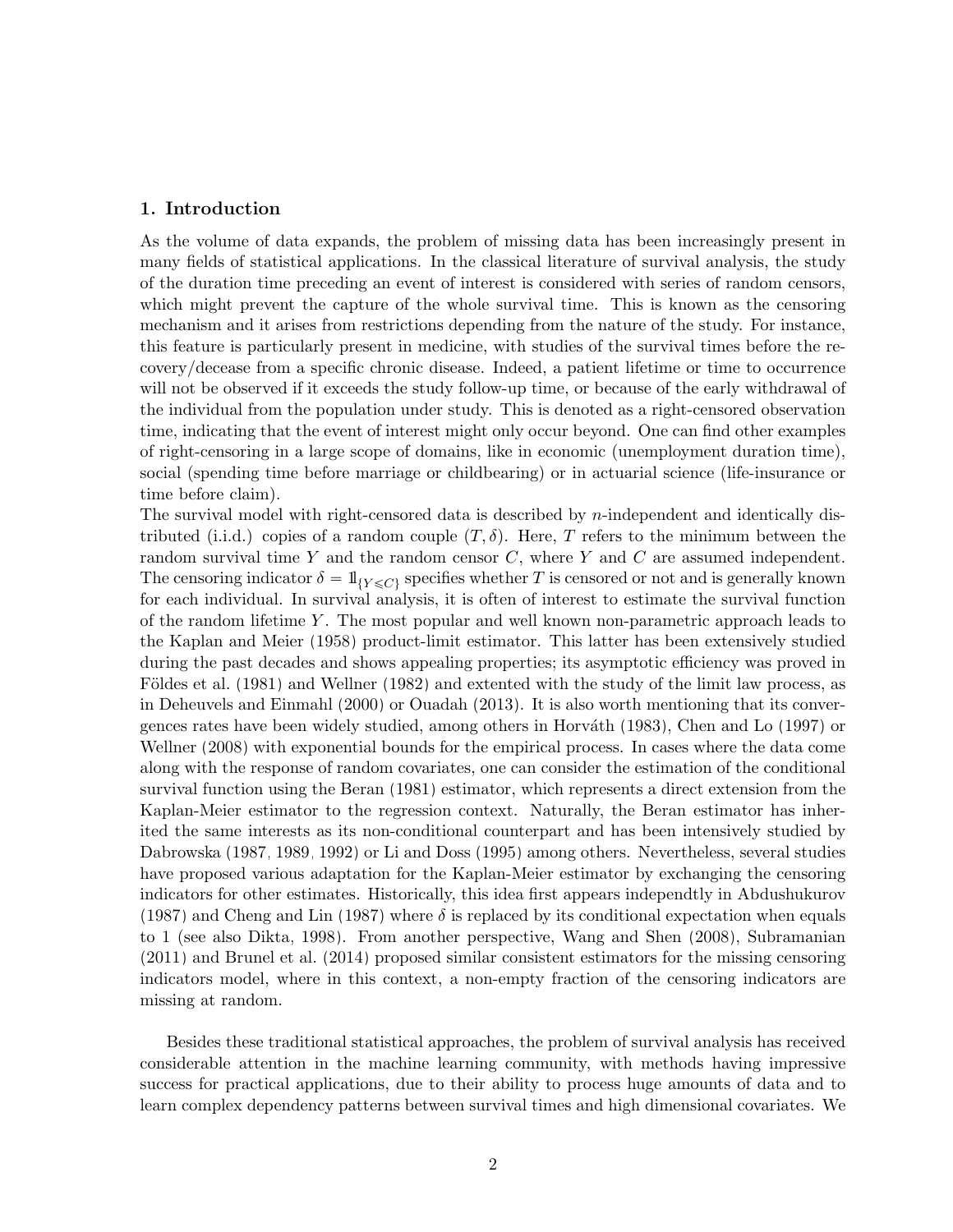provide here a brief description of the main machine methods, while referring the reader to [Wang et al. \(2019\)](#page-28-5) for a comprehensive review. A first category of machine learning methods are decision trees with splitting criterion taking into account censored data [\(Gordon and Olshen,](#page-26-4) [1985;](#page-26-4) [Ciampi et al., 1987;](#page-25-8) [Bou-Hamad et al., 2011\)](#page-25-9). These survival trees are an adaptation of regression trees for the time-to-event problem and have notably been extended with bagging in order to reduce the variance of the model [\(Hothorn et al., 2004\)](#page-26-5) or ensemble methods with the celebrated random survival forests algorithm [\(Ishwaran et al., 2008,](#page-27-2) [2011\)](#page-27-3). Another stream of works formulates classical parametric regression models within the framework of Naïve Bayes methods [\(Bellazzi and Zupan, 2008\)](#page-25-10) or Bayesian networks [\(Lisboa et al., 2003;](#page-27-4) [Fard et al., 2016\)](#page-26-6). Statistical parametric regression models have also been handled with the use of Support Vector Machines (SVM) [\(Khan and Zubek, 2008;](#page-27-5) [Wang et al., 2016\)](#page-28-6), boosting algorithms [\(Hothorn](#page-26-7) [et al., 2006\)](#page-26-7), inverse probability of censoring weighted models (IPCW) [\(Kohler et al., 2002;](#page-27-6) [Ausset et al., 2019\)](#page-25-11) or Gaussian processes models (Fernández et al., 2016; [Alaa and van der](#page-25-12) [Schaar, 2017\)](#page-25-12). A very popular approach at the moment is the use of deep neural networks for time-to-event models. Some existing works in this direction focus on extending Cox model with non linear models of the hazard rate. This type of work dates back to [Faraggi and Simon](#page-26-9) [\(1995\)](#page-26-9), but has recently been revisited with modern deep learning techniques [\(Katzman et al.,](#page-27-7) [2016\)](#page-27-7) and with convolutional neural networks to build a time-to-event Cox model from images [\(Zhu et al., 2016\)](#page-29-0). From an other perspective, recent deep learning models do not rely on the Cox formulation and directly learn the estimated joint distribution of survival time without making assumptions on the relationship between covariates and hazard rate [\(Lee et al., 2018\)](#page-27-8), or leverage on adversarial learning for non-parametric estimation of time-to-event distributions [\(Chapfuwa et al., 2018\)](#page-25-13).

In this work, we propose to study the coupling of the consistent non-parametric Beran estimator with more recent machine learning techniques, in order to tackle challenging problems that arise with real-world survival data, in particular when the censorship indicator is not available at all, but where a probability of censorship can be estimated.

In a first part, we thus propose to study the asymptotic behaviour for the Beran estimator whenever the censoring indicators are drawn from any random variable  $P \in (0, 1)$  and derive its almost sure representation under mild conditions. This allows us to show the optimal efficiency for the consistent estimator in term of asymptotic variance as long as P equals the conditional expectation of  $\delta$ . In particular, we obtain the functional convergence for the empirical process when the conditional expectation estimator of  $\delta$  assumes proper convergence rates. Following the theoretical analysis, we secondly consider a plug-in estimate of the survival function based on the Beran estimator and propose a short simulation study with alternative strategies for the estimation of the conditional expectation of  $\delta$  using different classes of machine learning models, such as a logistic regression model or a deep neural network binary classifier.

The remainder of the paper is organized as follows. The framework for the i.i.d. censoring model with general censoring indicators generalizing the survival analysis model is presented in subsection [2.1.](#page-3-0) In subsection [2.3,](#page-4-0) we establish the almost sure representation for our generalized Beran estimator and provide sufficient assumptions to ensure the weak convergence of the empirical process towards a mean-zero Gaussian process. The weak convergence for the plug-in estimators is guaranteed for appropriate convergence rates and reported in subsection [2.4.](#page-7-0) Com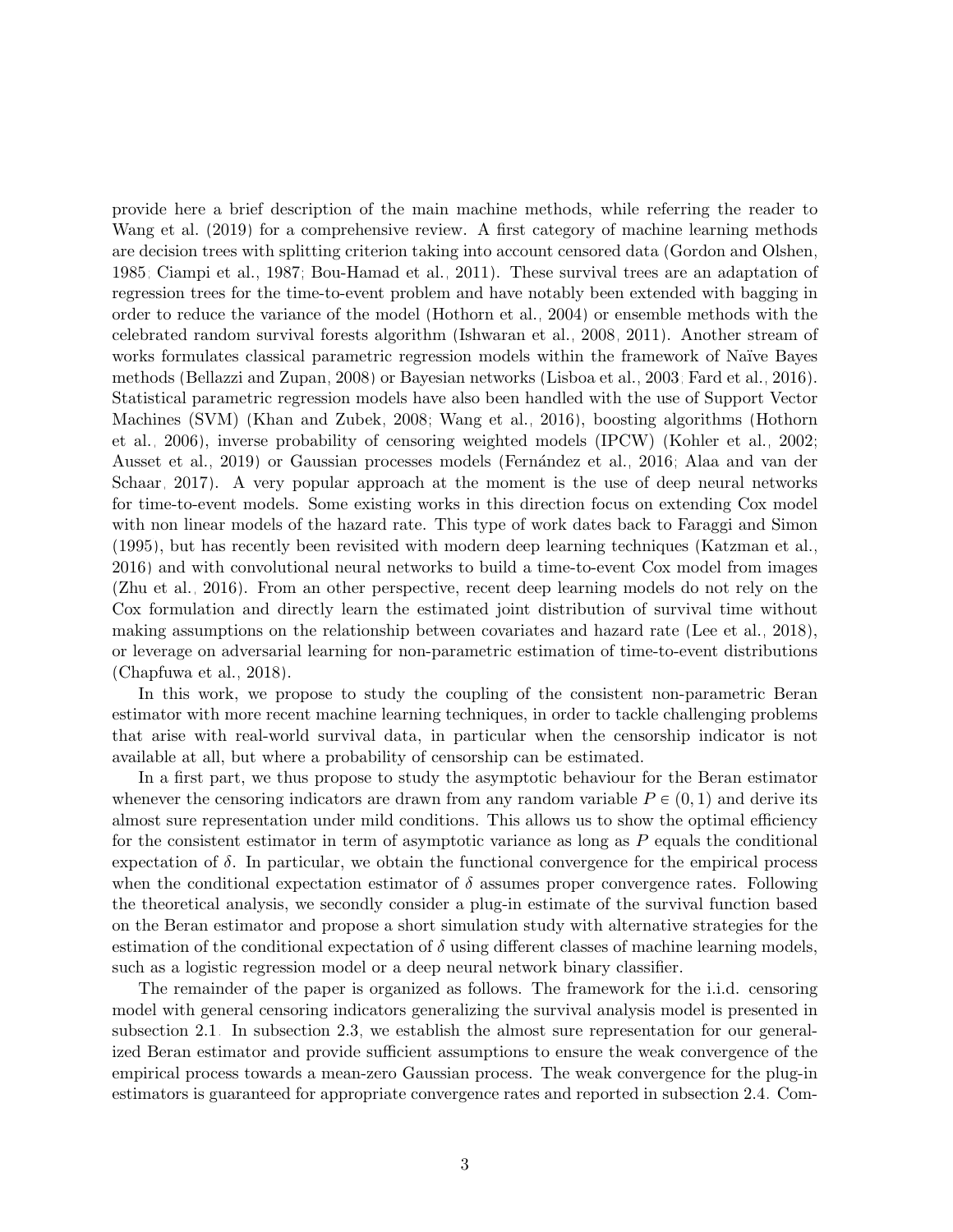parative and numerical results are displayed in section [3.](#page-8-0) Section [4](#page-17-0) discusses the contribution and presents some perspectives for future work. The proofs are postponed in the appendix.

## 2. Survival model with a general censoring indicator

#### <span id="page-3-0"></span>2.1 Model and notations

We consider a random vector  $(Y, C, P, X) \in \mathbb{R} \times \mathbb{R} \times [0, 1] \times \mathbb{R}^p$  and assume that the data at hands are restricted to  $(T, P, X)$  where  $T := \min(Y, C)$ , P is the general censorship indicator and  $X$  an explanatory random covariable. Note that one can retrieve the classical censorship model when  $P = \delta := 1\!\!\!\; |{W} \leq C$ . The conditional distribution functions of the survival and the censoring times are respectively denoted by  $F$  and  $G$ . Recall also that the right end points of the support of the distributions F and G are respectively denoted by  $\tau_S(x)$  and  $\tau_C(x)$ . Finally, we denote  $F^{\leftarrow}$  the generalized inverse function for the distribution function F given by

$$
F^{\leftarrow}(\alpha|x) := \inf\{t, F(t|x) \geq \alpha\}, \quad \alpha \in (0, 1).
$$

We will work under minimal conditions on the distribution functions, although we have to impose the usual identification assumption that  $T$  and  $C$  are independent, which implies that  $H(t|x) := \mathbb{P}(T \leq t | X = x)$  satisfies  $1 - H(t|x) = (1 - F(t|x))(1 - G(t|x))$ . Here, the right end point for the support of  $H_x$  is denoted by  $\tau_H(x) = \min(\tau_C(x), \tau_S(x))$ . In the sequel, we will also use the notations

$$
H^{u}(t|x) = \mathbb{P}(T \leq t, \delta = 1 | X = x) = \int_{-\infty}^{t} (1 - G(s^{-}|x))dF(s|x)
$$
  
and 
$$
H_{p}^{u}(t|x) = \mathbb{E}[P1_{\{T \leq t\}} | X = x],
$$

for the sub-distribution functions of the uncensored observations and  $\Lambda(\cdot|x)$  for the cumulative hazard function given by

$$
\Lambda(t|x) = \int_{-\infty}^{t} \frac{dH^{u}(s|x)}{1 - H(s^{-}|x)}.
$$

#### 2.2 Estimators

The Beran estimator for the distribution  $F$  is defined as follows. Let assume an i.i.d. *n*-sized sample drawn from the classical censoring model  $\{(T_i, \delta_i, X_i)\}_{1 \leq i \leq n}$ . Denote the *i*-th order statistic of  $T_1, \ldots, T_n$  by  $T_{(i)}$ , and the corresponding censoring indicator and covariable by  $\delta_{(i)}$ and  $X_{(i)}$  respectively. In the absence of ties, the Beran estimator is given by

$$
F_n(t|x) = 1 - \prod_{T_{(i)} \leq t} \left( 1 - \frac{W_h(x - X_{(i)})}{1 - \sum_{j=1}^{i-1} W_h(x - X_{(j)})} \right)^{\delta_{(i)}},
$$

where for any  $i = 1, \ldots, n$ ,

$$
W_h(x - X_i) = \frac{K_h(x - X_i)}{\sum_{j=1}^n K_h(x - X_j)}
$$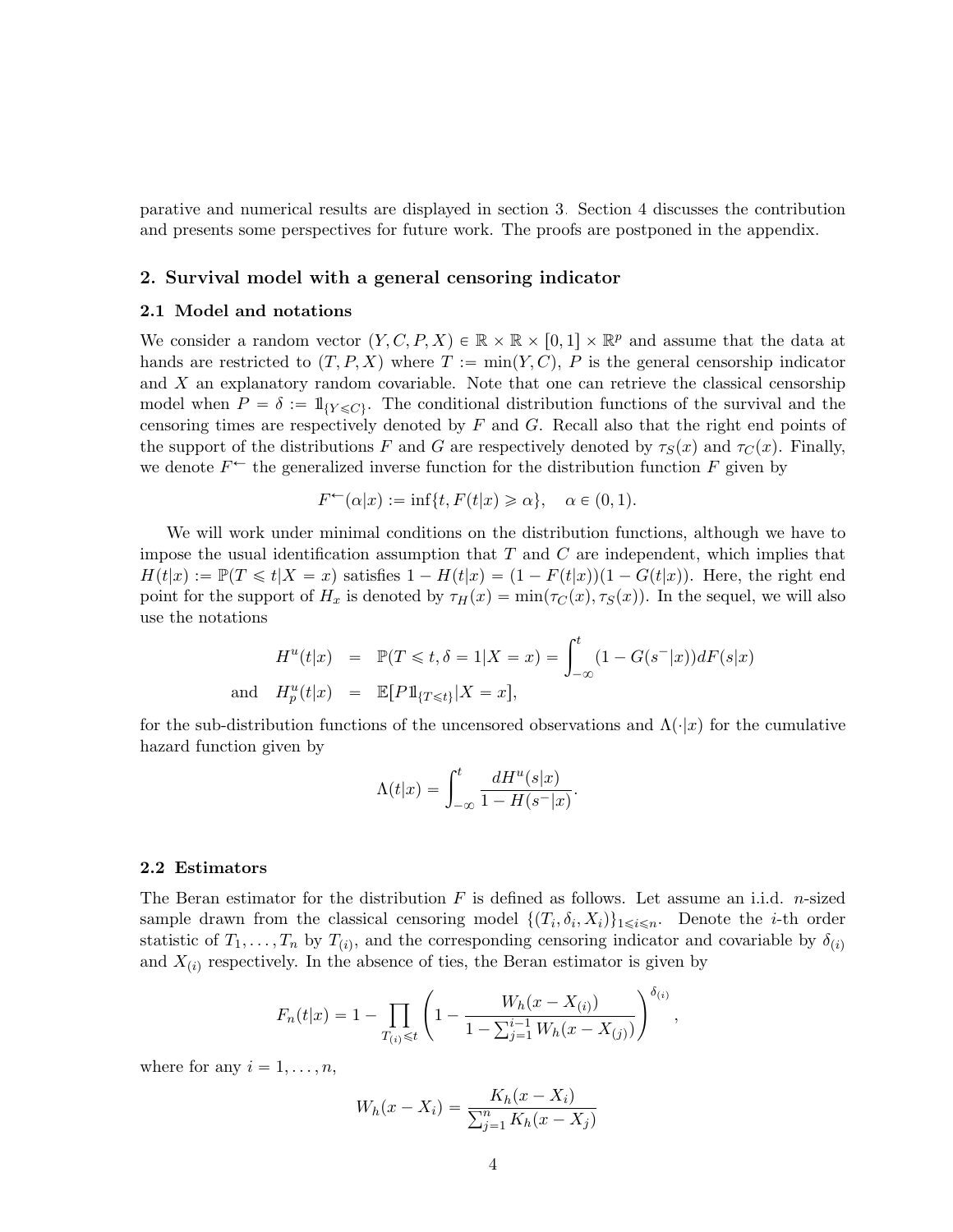and  $K_h(\cdot) = K(\cdot/h)/h^p$  with K a kernel function and  $h = h_n$  a non-random positive sequence such that  $h_n \to 0$  as  $n \to \infty$ . Adapted to our context, we assume from now on that we have at our disposal a *n*-sized sample  $\{(T_i, P_i, X_i)\}_{1 \leq i \leq n}$  drawn the triplet  $(T, P, X)$ . The new estimator of the distribution function  $F$  is similarly defined as

$$
\widehat{F}_n(t|x) = 1 - \prod_{T_{(i)} \leq t} \left( 1 - \frac{W_h(x - X_{(i)})}{1 - \sum_{j=1}^{i-1} W_h(x - X_{(j)})} \right)^{P_{(i)}}
$$

where the product over an empty set is defined to be 1. For convenient reasons in the sequel and in order to further study  $\hat{F}_n$ , we also introduce the empirical estimators for the distribution function  $H, H^u, H^u_p$  and  $\Lambda$  respectively given by

$$
H_n(t|x) = \sum_{i=1}^n W_h(x - X_i) 1\!\!1_{\{T_i \le t\}},
$$
  

$$
H_n^u(t|x) = \sum_{i=1}^n W_h(x - X_i) 1\!\!1_{\{T_i \le t, \delta_i = 1\}}, \quad \hat{H}_n^u(t|x) = \sum_{i=1}^n W_h(x - X_i) 1\!\!1_{\{T_i \le t\}} P_i
$$

and

$$
\Lambda_n(t|x) = \int_{-\infty}^t \frac{dH_n^u(s|x)}{1 - H_n(s^-|x)}, \quad \widehat{\Lambda}_n(t|x) = \int_{-\infty}^t \frac{d\widehat{H}_n^u(s|x)}{1 - H_n(s^-|x)}.
$$

We finally denote  $f_n$  as the kernel estimator for the density function f with  $\forall x \in \mathbb{R}^p$ 

$$
f_n(x) = \frac{1}{n} \sum_{i=1}^n K_h(x - X_i).
$$

#### <span id="page-4-0"></span>2.3 Asymptotic properties

In this section, we derive the asymptotic properties of the estimator  $F_n$ . We also assume from now on that  $x \in S_X$  defines a fixed reference position. Due to the regression context, we need some Hölder-type conditions on the distribution functions  $H, H^u, H_p^u, F$  and on the density function f of the covariate X. Let  $\|\cdot\|$  be any norm in  $\mathbb{R}^p$ .

**Assumption** (H). There exist  $0 < \eta, \eta' \leq 1$  and  $c > 0$  such that for any  $t, s \in \mathbb{R}$  and any  $x_1, x_2 \in \mathcal{S}_X$ ,

> $(\mathcal{H}.1)$   $|f(x_1) - f(x_2)| \leq c \|x_1 - x_2\|^{\eta}$  $(\mathcal{H}.2)$   $|H(t|x_1) - H(t|x_2)| \leq c \|x_1 - x_2\|^{\eta}$  $\mathcal{H}(H.3)$   $|H^{u}(t|x_1) - H^{u}(s|x_2)| \leq c(||x_1 - x_2||^{\eta} + |t - s|^{\eta'})$  $\mathcal{H}(H.4)$   $|H_p^u(t|x_1) - H_p^u(s|x_2)| \leq c(||x_1 - x_2||^{\eta} + |t - s|^{\eta'})$  $(\mathcal{H}.5)$   $|F(t|x) - F(s|x)| \leq c|t - s|^{\eta'}$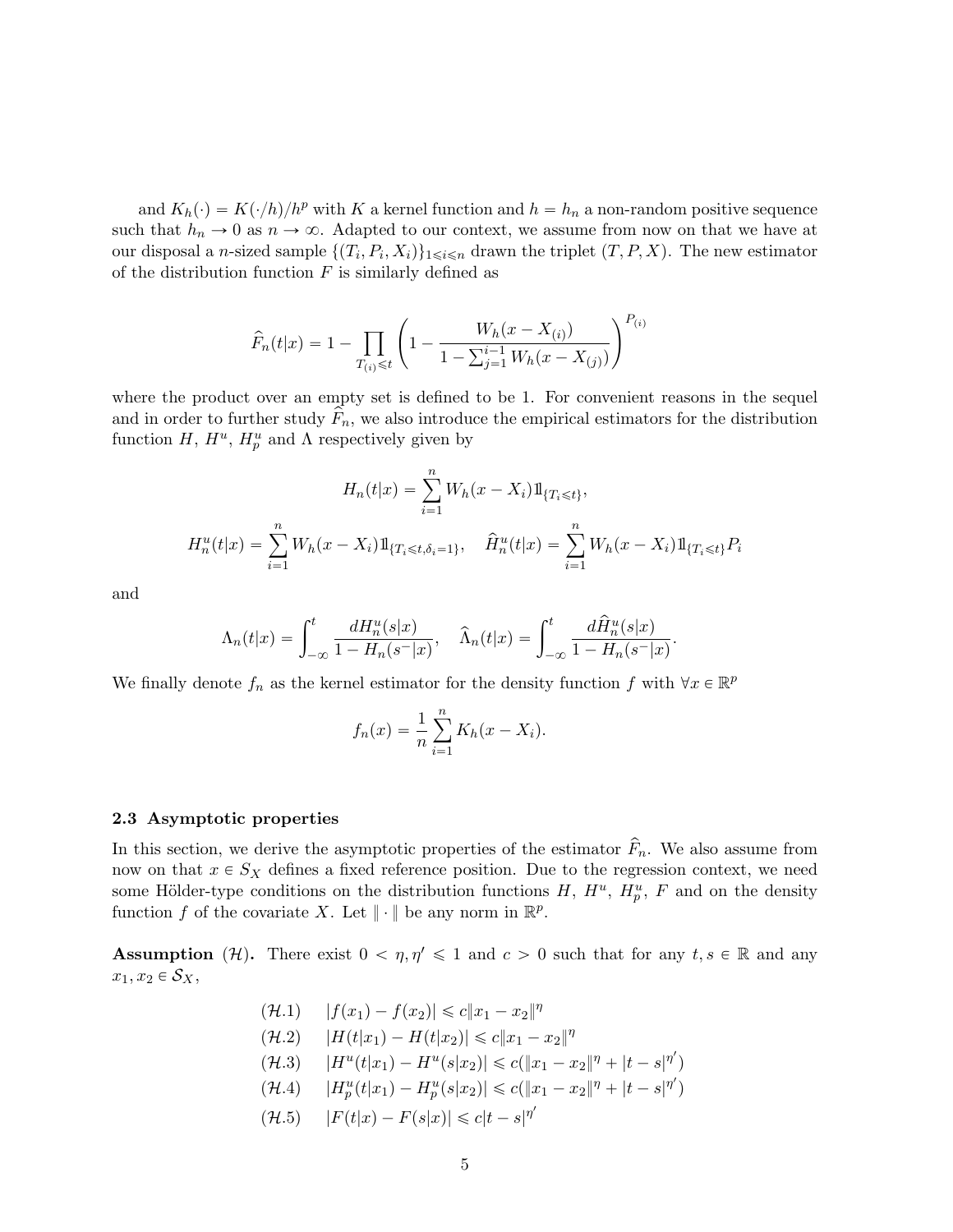Also, some common assumptions on the kernel function as well as the continuity of G need to be imposed.

**Assumption** (K). Let K be a bounded density function in  $\mathbb{R}^p$  with support  $S_K$  included in the unit ball of  $\mathbb{R}^p$  with respect to norm  $\|\cdot\|$ .

**Assumption**  $(G)$ . The distribution function  $G(.|x)$  is continuous on  $(-\infty, T]$ .

For convenient reasons, we study the asymptotic behaviour for our estimator through  $\widehat{\Lambda}_n$ using the approximation  $1 - \hat{F}_n \approx \exp(-\hat{\Lambda}_n)$  as given in the following lemma.

<span id="page-5-1"></span>**Lemma 1** Let  $\tau_0 < \tau_1 < \tau_H(x)$ . Then we have that

$$
\sup_{t \in [\tau_0, \tau_1]} \left| 1 - \hat{F}_n(t|x) - \exp(-\hat{\Lambda}_n(t|x)) \right| \leq \|K\|_{\infty} \frac{\hat{H}_n^u(T|x)}{nh^p f_n(x) (1 - H_n(\tau_1|x))^2}.
$$
  
=  $\mathcal{O}_{\mathbb{P}}((nh^p)^{-1}).$ 

In particular, it turns out that

$$
\sup_{t \in [\tau_0, \tau_1]} \sqrt{n h^p} \left| 1 - \widehat{F}_n(t | x) - \exp(-\widehat{\Lambda}_n(t | x)) \right| = o_{\mathbb{P}}(1)
$$

when  $f(x) > 0$ .

This previous results ensures that the asymptotic properties of  $\hat{\Lambda}_n$  are equivalent to than that of  $\widehat{F}_n$ . We hereby state the almost sure representation for the generalized cumulative hazard function estimator.

<span id="page-5-0"></span>**Proposition 2** Under the assumtions  $(H)$ ,  $(K)$  and  $(G)$ , for any  $\tau_0 < \tau_1 < \tau_H(x)$ , we have for  $\tau_0 \leq t \leq \tau_1$  and  $nh^{2\eta+p}|\log h| = \mathcal{O}(1)$ 

$$
\widehat{\Lambda}_n(t|x) - \Lambda(t|x) = \sum_{i=1}^n W_h(x - X_i)\widehat{\ell}(t, T_i, \delta_i, P_i|x) + r_n(t|x)
$$

where

$$
\hat{\ell}(t, T_i, \delta_i, P_i | x) = \frac{\mathbb{1}_{\{T_i \leq t, \delta_i = 1\}} - H^u(t | x)}{1 - H(t | x)} - \int_{-\infty}^t \frac{\mathbb{1}_{\{T_i \leq s, \delta_i = 1\}} - H^u(s | x)}{(1 - H(s | x))^2} dH(s | x) \n+ \int_{-\infty}^t \frac{\mathbb{1}_{\{T_i < s\}} - H(s | x)}{(1 - H(s | x))^2} dH^u_p(s | x) + \frac{(P_i - \delta_i) \mathbb{1}_{\{T_i \leq t\}}}{1 - H(T_i | x)}
$$

and

$$
\sup_{\tau_0 \leq t \leq \tau_1} |r_n(t|x)| = \mathcal{O}_{\mathbb{P}}((nh^p)^{-3/4} |\log h|^{3/4}).
$$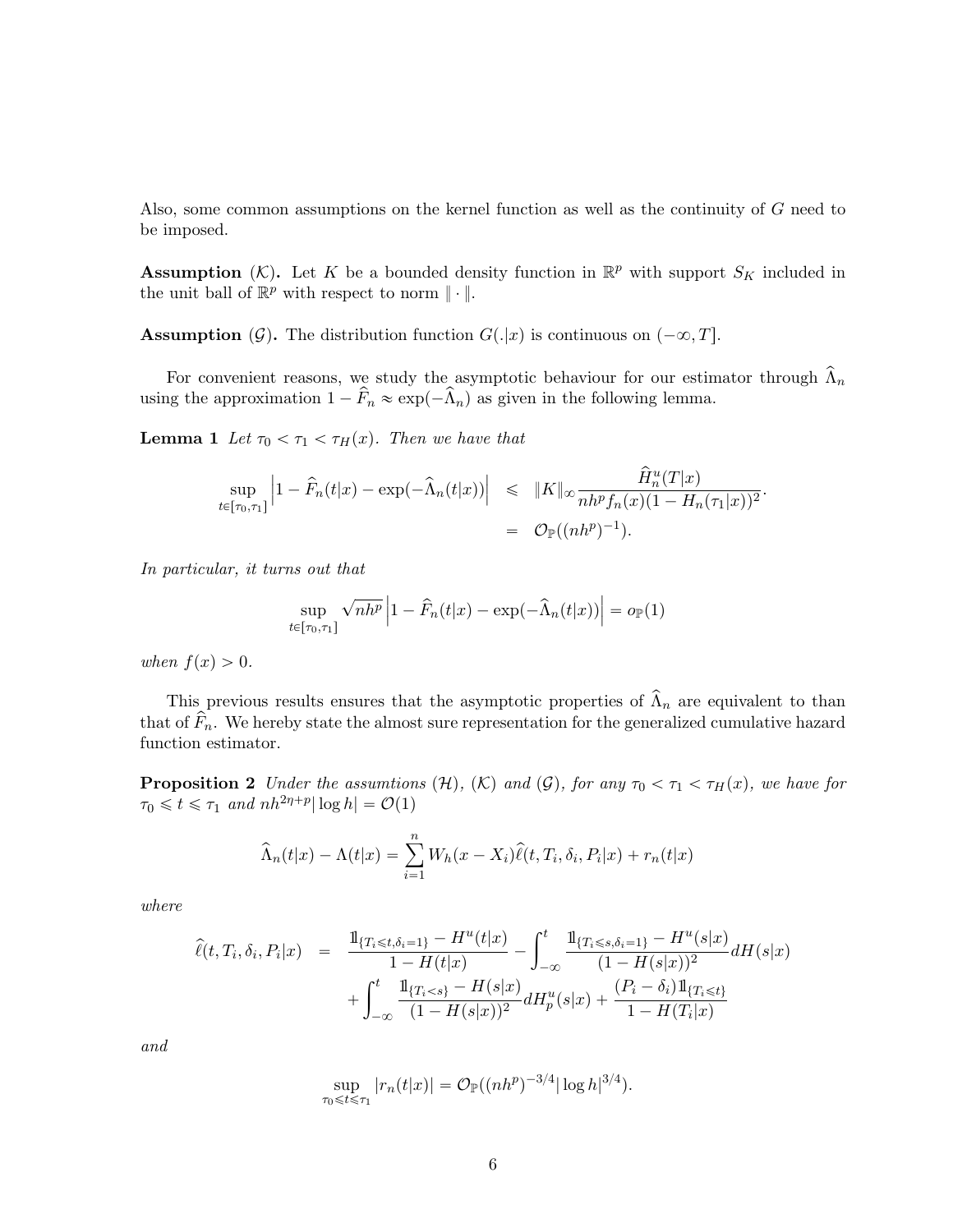As such, we can distinguish two clear parts in the definition of  $\hat{g}$ . Indeed, the components on the first line are unbiased with no dependency with regards to  $P$ , whereas the function  $H_p^u$  and the  $P_i$ 's only appear in the second line. It is also clear that one can retrieve the usual almost sure representation for  $\Lambda_n$  when  $P = \delta$ . It mostly appears that the condition

$$
\mathbb{E}\left[\left.\frac{(P-\delta)1\!\!1_{\{T\leq t\}}}{1-H(T|x)}\right|X=x\right]=0, \quad \tau_0\leq t\leq \tau_1
$$

is sufficient to ensure an unbiased estimator  $\hat{\Lambda}_n$ , and consequently  $\hat{F}_n$ . In order to offset the bias, we thus introduce the following assumption :

**Assumption** ( $\mathcal{E}$ ) : Let  $\mathcal{S}_T$  stands for the support of T, then

<span id="page-6-2"></span><span id="page-6-1"></span>
$$
\forall t \in \mathcal{S}_T \subset \mathbb{R}, \quad \mathbb{E}[P|T=t, X=x] = \mathbb{P}(Y \leq C|T=t, X=x). \tag{2.1}
$$

Combining the assumption below together with the proposition [2,](#page-5-0) we are able to establish an almost identical representation for  $F_n - F$  than that of  $\Lambda_n - \Lambda$ .

**Corollary 3** Under the assumptions of Proposition [2,](#page-5-0) if the assumption  $(\mathcal{E})$  is verified, then

$$
\widehat{\Lambda}_n(t|x) - \Lambda(t|x) = \Lambda_n(t|x) - \Lambda(t|x) + \frac{(P_i - \delta_i)1\!\mathrm{l}_{\{T_i \le t\}}}{1 - H(T_i|x)} + r_n(t|x)
$$

and

$$
\widehat{F}_n(t|x) - F(t|x) = \sum_{i=1}^n W_h(x - X_i)(1 - F(t|x))\widehat{\ell}(t, T_i, \delta_i, P_i|x) + r_n(t|x).
$$

This finally allows us to obtain the main result of this subsection, which is the weak convergence of the estimator  $F_n$  as a process in  $\mathcal{L}^{\infty}[\tau_0, \tau_1]$  for any  $\tau_0 < \tau_1 < \tau_H(x)$  and for fixed  $x \in \mathcal{S}_X$ . Here, for any set S, the space  $\mathcal{L}^{\infty}(S)$  is the space of bounded functions defined on S endowed with the uniform norm.

**Theorem 4** Assume  $(\mathcal{E})$ ,  $(\mathcal{H})$ ,  $(\mathcal{K})$ ,  $(\mathcal{G})$ , and assume that  $f(x) > 0$ ,  $nh^p |\log h|^{-3} \to \infty$  and  $nh^{2\eta+p-q}|\log h|^{-1} = \mathcal{O}(1)$  for some  $q > 0$ . Then, for any  $\tau_0 < \tau_1 < \tau_H(x)$ , the process

<span id="page-6-3"></span><span id="page-6-0"></span>
$$
\{(nh^p)^{1/2}(\hat{F}_n(t|x) - F(t|x)), \quad t \in [\tau_0, \tau_1]\},
$$
\n(2.2)

converges weakly in  $\mathcal{L}^{\infty}[\tau_0, \tau_1]$  to a continuous mean-zero Gaussian process  $Z(\cdot|x)$  with covariance structure

$$
\widehat{\Gamma}(t,s|x) = \frac{\|K\|_2^2}{f(x)}(1 - F(t|x))(1 - F(s|x)) \int_{-\infty}^{t \wedge s} \frac{\mathbb{E}[P^2|T=y, X=x]}{(1 - H(y|x))^2} dH(y|x).
$$

In particular,  $\widehat{\Gamma}(t, s|x)$  is minimal for  $P = \mathbb{P}(Y \leq C|T, X)$  a.s.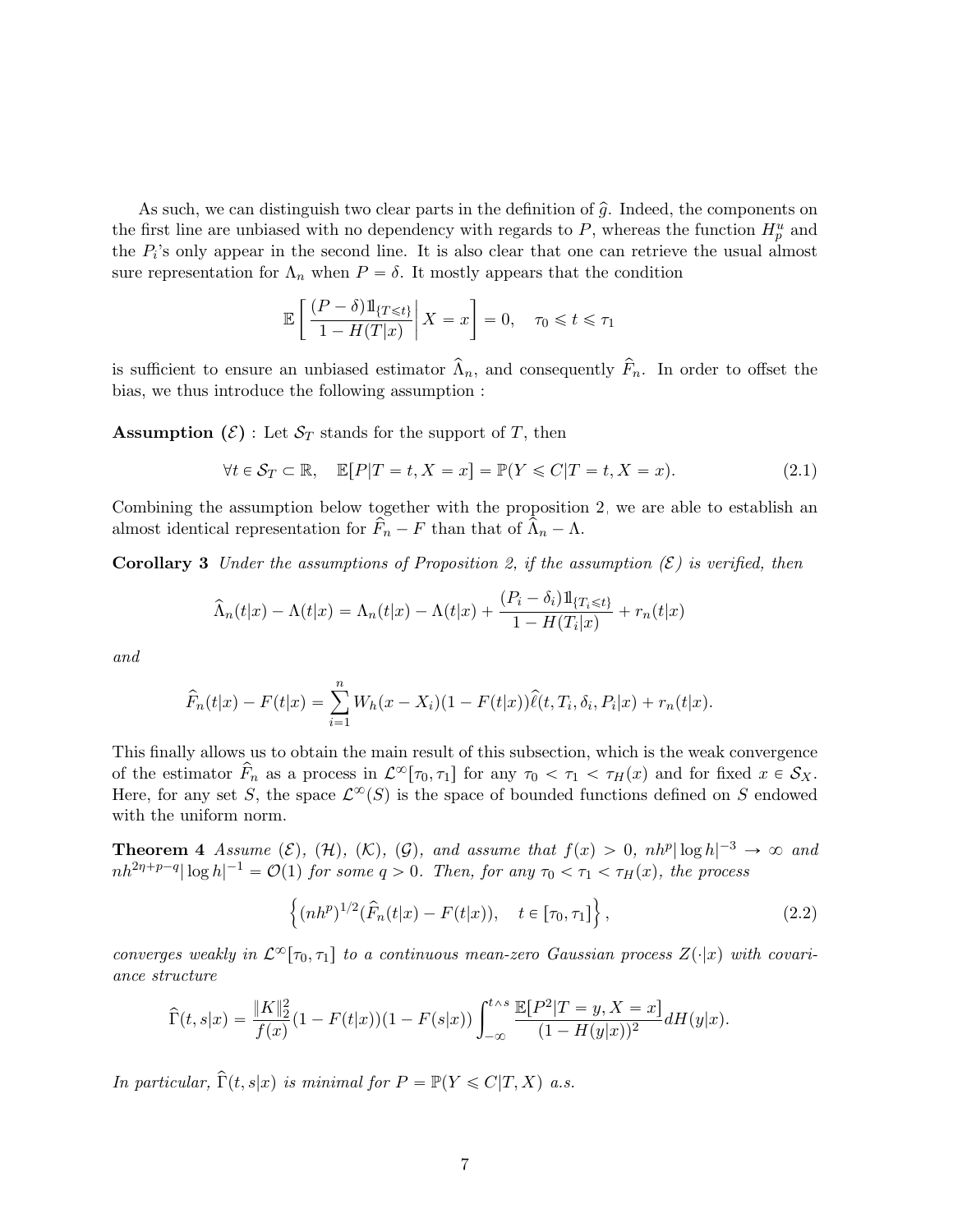#### <span id="page-7-0"></span>2.4 Plug-in estimators

In the previous section, we have shown that for any random censorship indicator  $P, F_n$  is a suitable estimator for F as long as the assumption  $(\mathcal{E})$  is verified. It turns out that  $p(T, X) =$  $\mathbb{P}(Y \leq C|T, X)$  represents a natural candidate since it fulfills the previous assumption and provides a minimal asymptotic variance for  $F_n$ , as mentioned in Theorem [4.](#page-6-0) However, the function  $p$  is usually unknown in practice, which explains the interest of studying the behavior of  $\widehat{F}_n$  whom P is replaced by a suitable estimator of  $p(T, X)$ . We hereafter consider various versions of estimators for p with the common notation  $p_n$ . All along, we define the generalized Beran estimator (GBE) as a plug-in estimate for  $F$  given by

<span id="page-7-2"></span>
$$
\widetilde{F}_n(t|x) = 1 - \prod_{T_{(i)} \leq t} \left( 1 - \frac{W_h(x - X_{(i)})}{1 - \sum_{j=1}^{i-1} W_h(x - X_{(j)})} \right)^{p_n(T_i, X_i)}
$$
(2.3)

while  $\hat{F}_n$  is from now on associated to  $P = p(T, X)$ . In the next proposition, we show that  $\check{F}_n$ inherits the same asymptotic properties than  $\hat{F}_n$  if  $p_n$  features a fast enough convergence rate when converging towards  $p$ .

**Proposition 5** Let  $\tau_0 < \tau_1 < \tau_H(x)$  and  $p_n$  be any proper estimator of p in the sense that

<span id="page-7-3"></span><span id="page-7-1"></span>
$$
\sup_{(t,y)\in[\tau_0,\tau_1]\times\mathcal{S}_X} |p_n(t,y) - p(t,y)| = o_{\mathbb{P}}((nh^p)^{-1/2}).
$$
\n(2.4)

Then, it similarly follows that

$$
\sup_{t\in[\tau_0,\tau_1]}\left|\breve{F}_n(t|x)-\widehat{F}_n(t|x)\right| = o_{\mathbb{P}}((nh^p)^{-1/2}).
$$

This result clearly states that  $\check{F}_n$  behaves alike  $\hat{F}_n$  in Theorem [4,](#page-6-0) if  $p_n$  converges faster than the empirical process  $F_n - F$  itself. As a matter of fact, it appears that various  $p_n$  estimators of different natures fulfill the assumption in [\(2.4\)](#page-7-1). For instance, one might consider the Nadaraya-Watson type estimator given by

$$
p_n^{NW}(t|x) = \sum_{i=1}^n \overline{W}_b((t - T_i, x - X_i))\delta_i
$$

where

$$
\overline{W}_b(x - X_i) = \frac{L_b(t - T_i, x - X_i)}{\sum_{j=1}^n L_b(t - T_j, x - X_j)}
$$

and  $L_b(\cdot) = L(\cdot/b)/b^{p+1}$  with  $L : \mathbb{R}^{p+1} \to \mathbb{R}$  a kernel function and  $b = b_n$  a non-random positive sequence such that  $b_n \to 0$  as  $n \to \infty$ . Under smooth assumptions, we can obtain uniform convergence rates for  $|p_n - p|$  (see e.g. Giné and Guillou, 2002) and ensure [\(2.4\)](#page-7-1) when  $h = o(b)$ . Likewise, deep-neural networks have proven to be effective estimators in a regression setting. Intuitively, a neural network encompasses multiple hidden layers, each composed of multiple aggregated nodes, where the outputs of each nodes results from the map of the sum of its inputs to a non-linear activation function. Several studies have intended to give a theoretical support on the neural network efficiency. In this context, we can cite [Ohn and Kim \(2019\)](#page-27-9) with results indicating the minimum numbers of required layers and nodes for any arbitrary uniform convergence rates (see e.g. Theorem 1).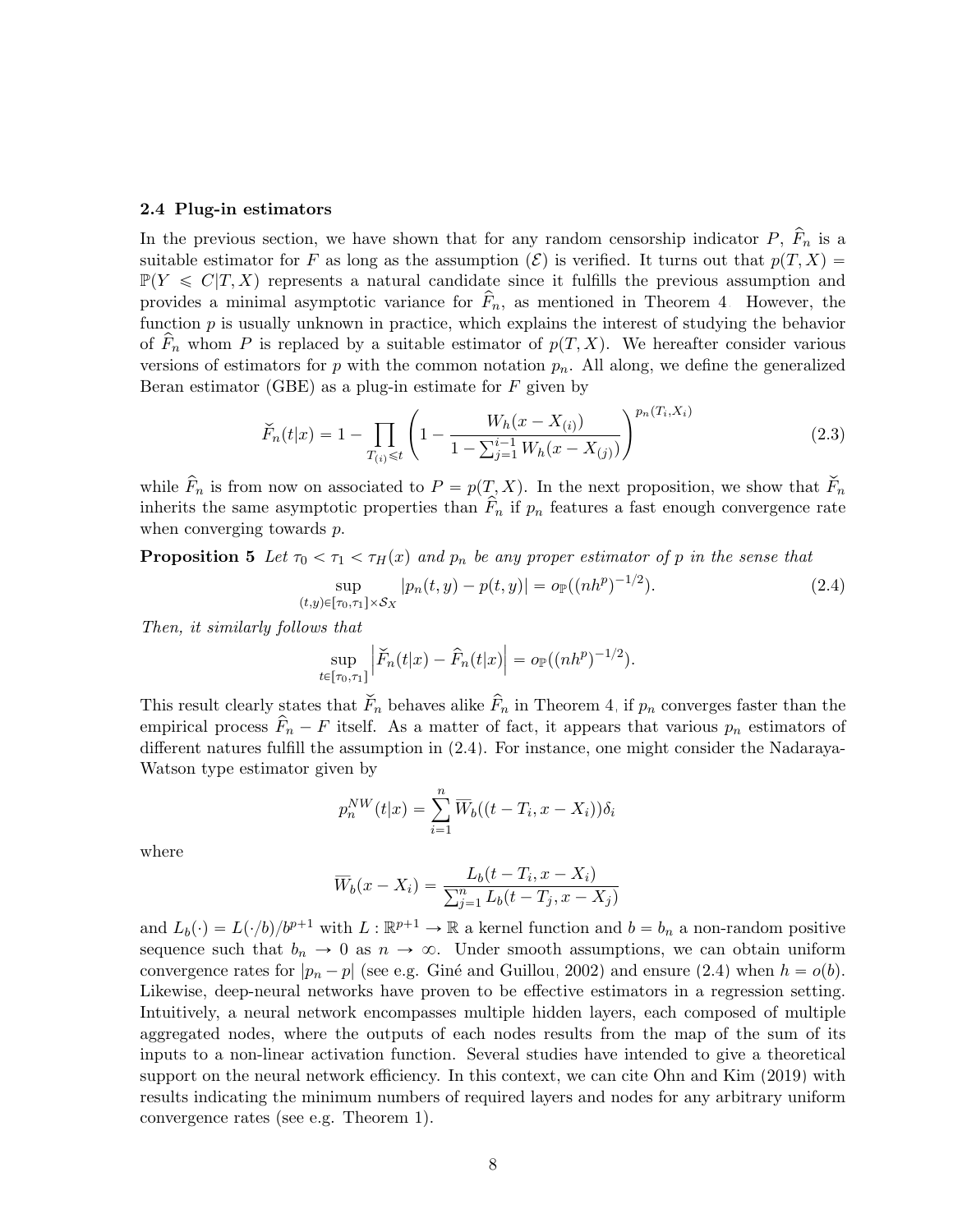## <span id="page-8-0"></span>3. Experiments

We now report the results of a simulation study comparing the performances of the standard Beran estimator and the proposed generalized Beran estimator (GBE) estimator. This section first describes the GBE configurations and hyper-parameter settings, followed by the analyses of simple and complex synthetic data. A brief study of real data for the prognosis of monoclonal gammopathy is finally presented. All the experiments and figures displayed in this article can be reproduced using the code available at [https://github.com/GoudetOlivier/](https://github.com/GoudetOlivier/UncertaintyCensorship) [UncertaintyCensorship](https://github.com/GoudetOlivier/UncertaintyCensorship).

## 3.1 GBE configurations

For the proposed estimator given by equation [\(2.3\)](#page-7-2), we compute different versions:

- an oracle version (named GBE oracle), where each sample  $p_n(T_i, X_i)$  is equal to the true conditional probability  $p(T_i, X_i) = \mathbb{P}(Y_i \leq C_i | T = T_i, X = X_i)$ .
- a version of the estimator using a prior partial censorship indicator (GBE prior) where each sample  $p_n(T_i, X_i)$  is equal to  $\mathbb{P}(\delta_i = 1|T = T_i, X = X_i)^2 + \delta_i \times \mathbb{P}(\delta_i = 0|T = T_i, X = X_i) + \epsilon_i$ . Each sample  $\epsilon_i$  is drawn from an independent random noise variable  $\epsilon \sim \mathcal{N}(0, 0.01^2)$ . This prior partial censorship indicator  $P$  is different from the *true* conditional probability  $\mathbb{P}(Y \leq C | T = t, X = x)$  but satisfies the assumption  $\mathcal{E}$  given by equation [\(2.1\)](#page-6-1) as  $\mathbb{E}[P|T =$  $t, X = x$  =  $\mathbb{P}(Y \leq C | T = t, X = x)$ .
- different versions where  $p_n(T_i, X_i)$  is an estimated value of the conditional probability  $\mathbb{P}(Y_i \leq C_i | T = T_i, X = X_i)$ . In this case, we denote by  $p_n : \mathbb{R} \times \mathbb{R}^p \to [0, 1]$  a trained binary classifier on the dataset  $\mathcal{D} = \{(T_i, X_i, \delta_i)\}_{i=1}^n$ , with entries  $(T_i, X_i) \in \mathbb{R} \times \mathbb{R}^p$  and corresponding labels  $\delta_i \in \{0, 1\}$ . We study two different classes of binary classifier:  $p_n$  is either a linear logistic regression model (GBE linear) or a neural network (GBE NN).

For the logistic regression model we use the LogisticRegression module of the scikit-learn package [\(Pedregosa et al., 2011\)](#page-28-7) with default parameters. The neural network used in GBE NN is composed of two hidden layers with 100 units and ReLu activation function and one output layer with sigmoid activation. It is trained for  $n_{iter} = 200$  epochs on the dataset D to minimized the binary cross entropy using Adam optimizer [\(Kingma and Ba, 2014\)](#page-27-10) with initial learning rate 0.001.

#### <span id="page-8-1"></span>3.1.1 Weight estimation

<span id="page-8-2"></span>In order to compute the weights  $W_h$  of the standard Beran estimator and the proposed estimator, we use a bi-quadratic kernel function  $K(x) = (15/16)(1-x^2)^2 1_{\{|x| \le 1\}}$ . For each sample of size n, we select the bandwidth value  $h_{\text{best}}$  in the grid  $\{0.1, 0.2, \ldots, 1\}$  that minimises the leave-one-out cross-validated criterion proposed by [\(Geerdens et al., 2018\)](#page-26-11):

$$
h_{\text{best}} = \underset{h}{\text{argmin}} \left[ \sum_{i=1}^{n} \sum_{j=1}^{n} \Delta_{ij} \left( I(T_i \leq T_j) - F_{h,n}^{(-i)}(T_j | X_i) \right)^2 \right],\tag{3.1}
$$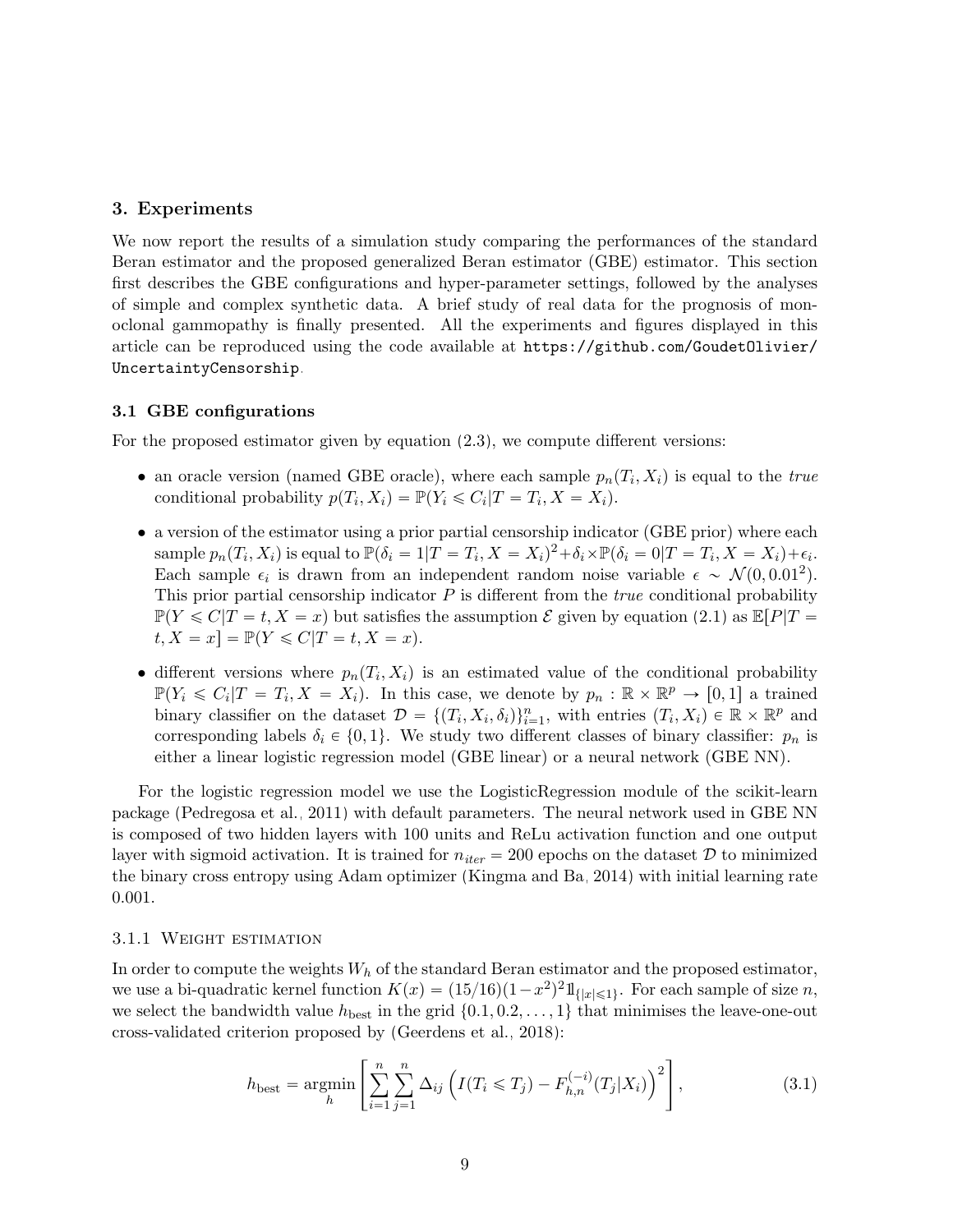where  $F_{h,n}^{(-i)}(\cdot|X_i)$  is the estimator of the conditional distribution function  $F(\cdot|X = X_i)$  of the survival times computed with bandwidth h and using the sample  $\{(T_j, X_j, \delta_j)\}_{j=1, j\neq i}^n$  for the Beran estimator. For the GBE estimators, we use the same criterion, except that  $F_{h,n}^{(-i)}(\cdot|X_i)$  is replaced by  $\widetilde{F}_{h,n}^{(-i)}(\cdot|X_i)$  computed with the sample  $\{(T_j, X_j, p_n(T_j, X_j))\}_{j=1,j\neq i}^n$ . The indicator  $\Delta_{ij}$  is equal to 1 for each useful pair of observed times and equal to 0 otherwise. For  $i, j \in [1, n]^2$ , a pair of observations  $(T_i, T_j)$  is considered to be useful if the value of the indicator  $1\!\!1_{\{T_i\leq T_j\}}$ gives an unambiguous correct value for the indicator  $1\!\!1_{\{Y_i\leq Y_j\}}$ , which contains the corresponding true event times  $(Y_i, Y_j)$ . Therefore a pair of observed times  $(T_i, T_j)$  is considered to be useful if (i)  $T_i \leq T_j$  and  $\delta_i = 1$  or (ii)  $T_j \leq T_j$  and  $\delta_j = 1$ .

#### 3.2 Experiments on synthetic data

Our simulations are based on independent and identically distributed samples  $\mathcal{D}^k = \{(T_i^k, X_i^k, \delta_i^k)\}_{i=1}^n$ of size  $n = 2000$  for  $k = 1, ..., N$  sample iteration with  $N = 1000$ . The comparisons are based on the mean squared error (MSE) and mean integrated squared error (MISE).

#### 3.2.1 Exponential model with single covariate

**Exponential model** We first consider a simple model where  $X$  is a one dimensional variable uniformly distributed on [0, 1]. The survival time variable Y and the censor are built from X according to two exponential models:

$$
Y := Exp(\lambda = \frac{1}{a_0 + a_1 X + a_2 X^2})
$$

and

$$
C := Exp(\lambda = \frac{1}{b_0 + b_1 X + b_2 X^2}).
$$

For  $k = 1, ..., N$ , we generate the i.i.d. *n*-sized sample  $\{(T_i^k, X_i^k, \delta_i^k)\}_{i=1}^n$  and build the different estimators  $\check{F}_n^k(t|x)$  of the conditional distribution function of the survival times. In the GBE oracle estimator, each sample  $p^k(T_i^k, X_i^k)$  does not depend on  $T_i^k$  in this case and can easily be computed as:

$$
p^{k}(T_{i}^{k}, X_{i}^{k}) = \mathbb{P}(Y_{i}^{k} \leq C_{i}^{k}|T = T_{i}^{k}, X = X_{i}^{k})
$$
\n(3.2)

$$
= \frac{a_0 + a_1 X_i^k + a_2 (X_i^k)^2}{a_0 + a_1 X_i^k + a_2 (X_i^k)^2 + b_0 + b_1 X_i^k + b_2 (X_i^k)^2}
$$
(3.3)

Comparison of the different estimators The different estimators (Standard Beran, GBE oracle, GBE prior, GBE linear and GBE NN) are then compared with the true conditional distribution function of the survival times given by:

$$
F(t|x) = 1 - e^{-\frac{t}{a_0 + a_1 x + a_2 x^2}}.
$$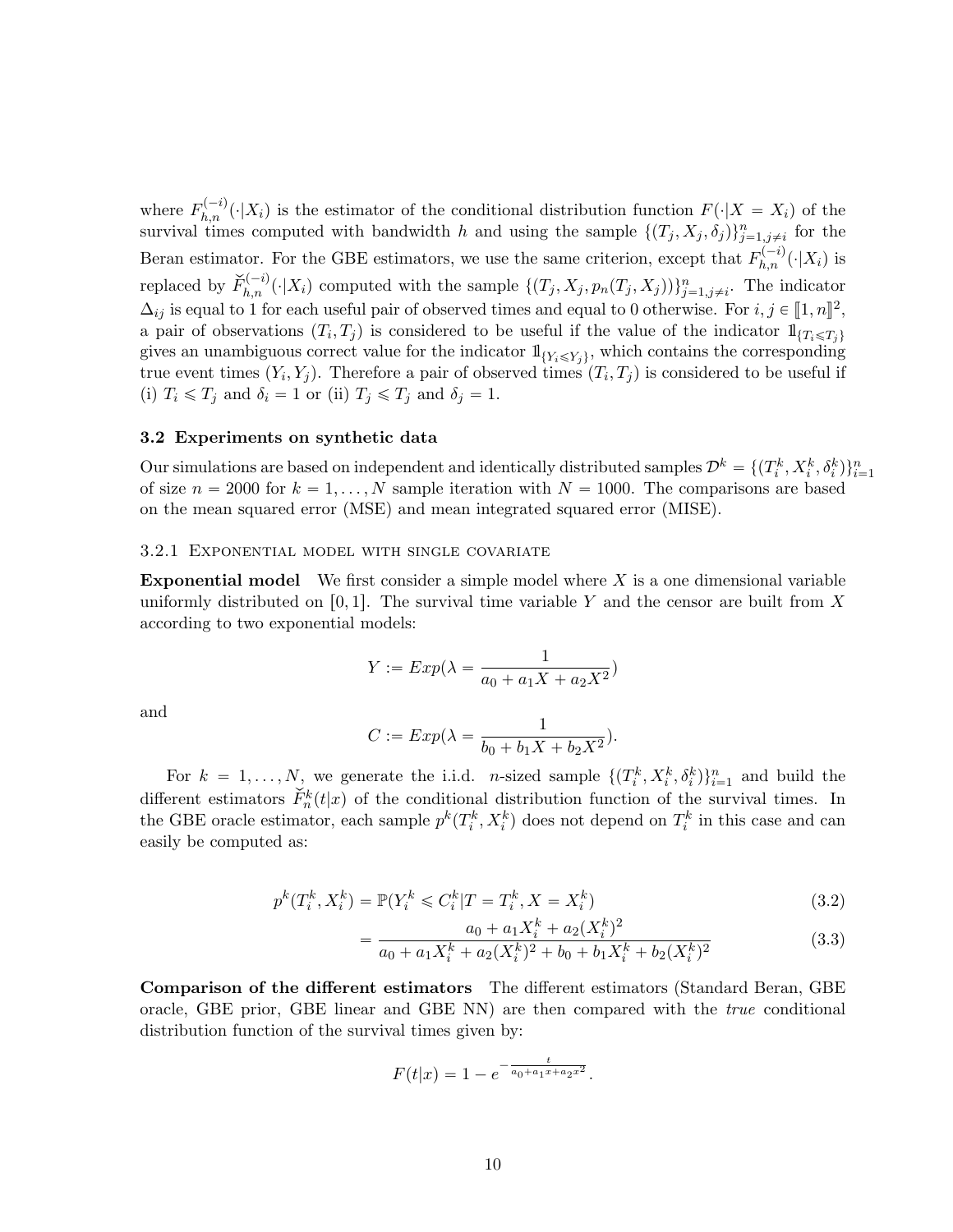The comparisons are done for three values  $x_{test} \in \{0.3, 0.5, 0.7\}$  of the covariate by computing the mean squared error (MSE) between  $F$  and  $\vec{F}_n^k$  on 100 equidistant design points  $t_l$  in  $[[T_{min}, T_{max}]]$ , with  $T_{min} = \min_{i=1, n} T_i$  and  $T_{max} = \max_{i=1, n} T_i$ :

$$
\text{MSE}(t_l, x_{test}) = \frac{1}{N} \sum_{k=1}^{N} (F(t_l | x_{test}) - \breve{F}^k(t_l | x_{test}))^2,
$$
\n(3.4)

where  $\check{F}_n^k$  is the conditional distribution function estimator compute with the best bandwidth value for the sample  $\mathcal{D}^k$  of size n. The comparative results displayed on Figure [1](#page-10-0) demonstrate the good performance of the GBE estimators compared to the Beran estimator for all time steps and each different value of the covariate.

<span id="page-10-0"></span>

Figure 1: Mean squarred error (MSE) for  $x_{test} \in \{0.3, 0.5, 0.7\}$  at different survival time steps between 0 and 2. The lower is the better. Dark solid line corresponds to standard Beran estimator. Green dashed line corresponds to GBE oracle. Blue dotted line is GBE prior. Red dashdottted line corresponds to GBE linear. Brown dashdottted line with cross markers corresponds to GBE NN.

We also compute a global mean integrated squared error score (MISE) for each sample  $\mathcal{D}^k$ as: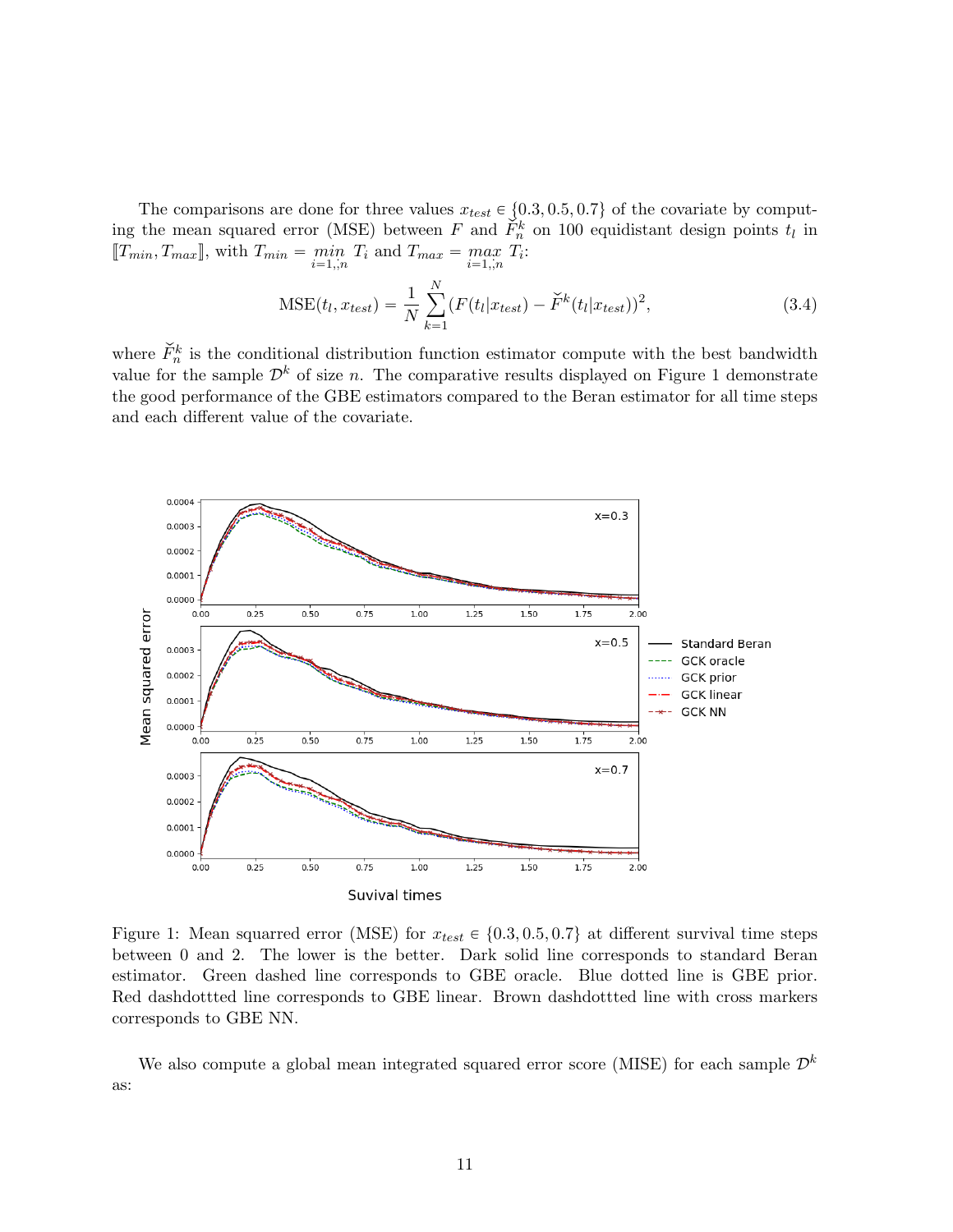$$
MISE(k) = \frac{1}{300} \left( \sum_{l=1}^{100} (F(t_l|0.3) - \breve{F}^k(t_l|0.3))^2 + \sum_{l=1}^{100} (F(t_l|0.5) - \breve{F}^k(t_l|0.5))^2 \right) \tag{3.5}
$$

$$
+\sum_{l=1}^{100} (F(t_l|0.7) - \check{F}^k(t_l|0.7))^2).
$$
\n(3.6)

Average results and standard deviation for the  $N = 1000$  independent samples are displayed in Table [1.](#page-11-0)

<span id="page-11-0"></span>Table 1: Average and standard deviation of the global MISE score for the different conditional Kaplan Meier estimators. Underlined values corresponds to significantly better results than the standard Beran estimator (t-test with p-values 0.001).

|                          | Average global MISE score Standard deviation |                       |
|--------------------------|----------------------------------------------|-----------------------|
| Standard Beran estimator | $7.30 \times 10^{-5}$                        | $6.53 \times 10^{-5}$ |
| GBE oracle               | $5.24 \times 10^{-5}$                        | $4.23 \times 10^{-5}$ |
| GBE prior                | $5.24 \times 10^{-5}$                        | $4.26 \times 10^{-5}$ |
| GBE linear               | $5.61 \times 10^{-5}$                        | $4.46 \times 10^{-5}$ |
| <b>GBE NN</b>            | $5.68 \times 10^{-5}$                        | $4.51 \times 10^{-5}$ |

As shown in this Table, the GBE estimator outperforms the Standard Beran estimator with the GBE oracle, GBE prior, GBE NN and GBE linear versions (significantly better results). Unsurprisingly, the best result is achieved by the GBE oracle, when the true conditional probability  $p(T_i, X_i) = \mathbb{P}(Y_i \leq C_i | T = T_i, X = X_i)$  is given. We observed that the GBE prior version obtains similar results with a partial censorship indicator different than  $p(T_i, X_i)$  but satisfying assumption  $\mathcal E$  (equation [\(2.1\)](#page-6-1)).

When we use an estimate  $p_n(T_i, X_i)$  instead of  $p(T_i, X_i)$ , the best result is obtained with the linear logistic classification model as it gives a more robust estimate of the probability  $p(T_i, X_i)$  for this simple dataset with a single covariate. The Neural network used in the GBE NN estimator tends to slightly overfit the training dataset and gives a less good estimate of the probability  $p(T_i, X_i)$  which leads to a less good estimate of the conditional distribution of the survival times.

Completely missing censorship indicator A variant of the problem is now considered where the censorship indicator is assumed to be completely missing, but where we can provide an estimate of the probability that the survival variable is censored using a trained binary classifier. In this case, we aim to verify if the GBE estimator still provides good empirical results compared to the standard Beran estimator for which we provide the censorship indicator.

For  $k = 1, ..., N$ , we generate new test i.i.d. *n*-sized samples  $\mathcal{D}^{test,k} = \{T_i^{test,k}\}$  $\{x_i^{test,k}, X_i^{test,k})\}_{i=1}^n$ with the same exponential models:  $Y := Exp(\lambda = \frac{1}{a_0 + a_1 X + a_2 X^2})$  and  $C := Exp(\lambda = \frac{1}{b_0 + b_1 X + b_2 X^2})$ . For each dataset  $\mathcal{D}^{test,k}$ , we plug in the GBE estimator the estimates  $p_n^k(X_i^{test,k})$  $i^{test,k}, T_i^{test,k})$  for  $i = 1..n$ , where  $p_n^k$  is the binary classifier (logistic regresssion model or neural network) which was trained on the  $k^{th}$ -dataset  $\mathcal{D}^k = \{(X_i^k, T_i^k, \delta_i^k)\}_{i=1}^n$ .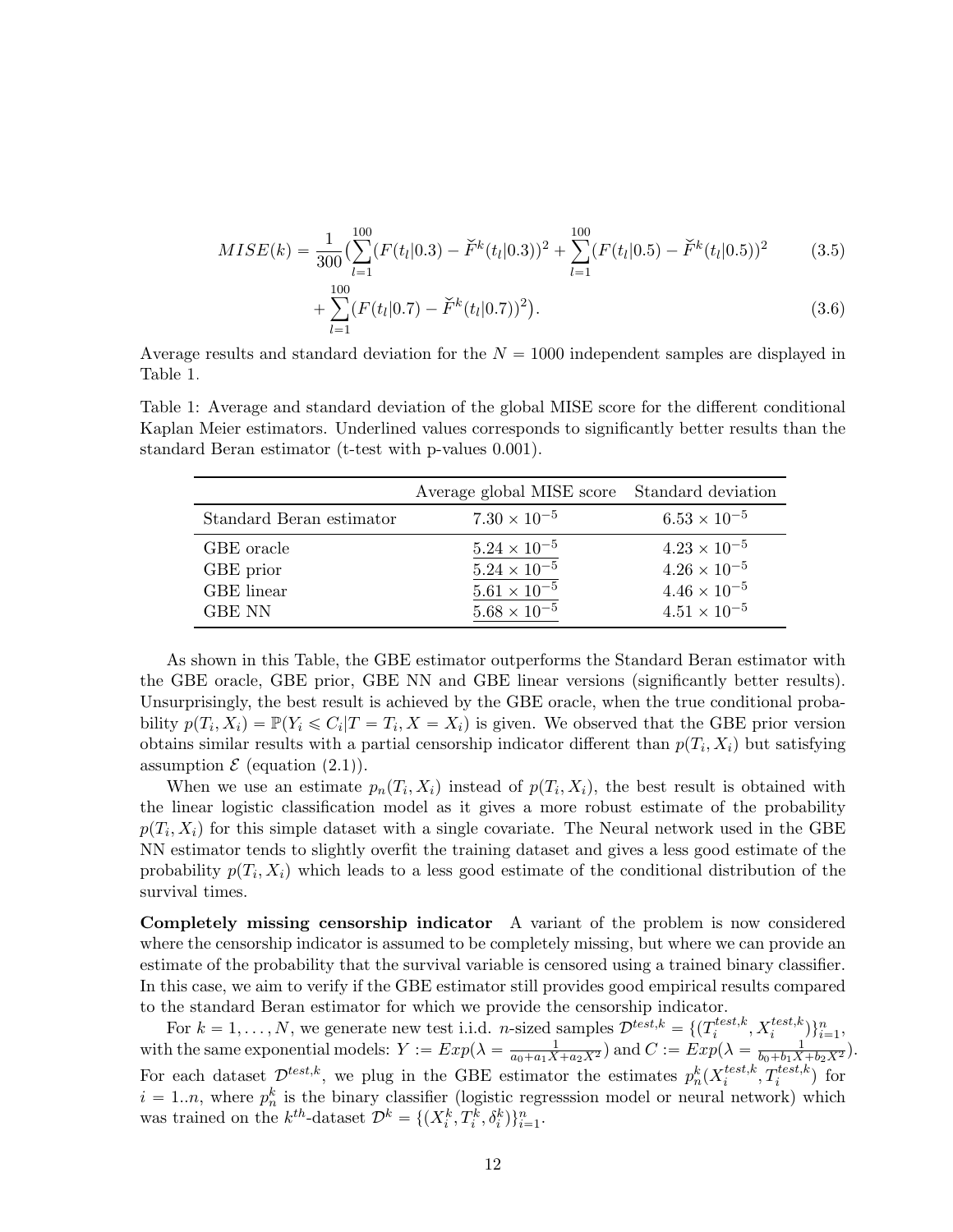As the censoring indicator is completly missing, we use a variant of the leave-one-out crossvalidated criterion for bandwidth selection proposed in section [3.1.1.](#page-8-1) The same criterion given by equation [\(3.1\)](#page-8-2) is used except that each pair of observations  $(T_i^{test,k})$  $t_i^{test,k}, T_j^{test,k})$  is taken into account with a weight  $\Delta_{ij}^k = p_n^k(X_i^{test,k})$  $\{t^{est,k}_i, T^{test,k}_i\}$  if  $T^{test,k}_i \leq T^{test,k}_j$ <sup>test,k</sup> or  $\Delta_{ij}^k = p_n^k(X_j^{test,k})$  $j^{test,k}, T_j^{test,k})$  if  $T^{test,k}_j < T^{test,k}_i$  $i^{{test},\kappa}.$ 

The comparative results displayed on Figure [2](#page-12-0) demonstrate the superior results of the GBE estimators even when the censorship indicator is completely missing compared to the Beran estimator for which we provide it.

<span id="page-12-0"></span>

Figure 2: Mean squared error (MSE) for  $x_{test} \in \{0.3, 0.5, 0.7\}$  at different survival time steps between 0 and 2 in the completely missing censorship indicator case. The lower is the better. Dark solid line corresponds to standard Beran estimator. Green dashed line corresponds to GBE oracle. Blue dotted line is GBE prior. Red dashdottted line corresponds to GBE linear. Brown dashdottted line with cross markers corresponds to GBE NN.

As shown in Table [2,](#page-13-0) the GBE estimator still outperforms the Standard Beran estimator with the GBE oracle, GBE prior, GBE linear and GBE NN versions (significantly better results). Moreover, if we compare with the results given in Table [1,](#page-11-0) it shows that taking into account the partial censorship indicator  $p_n(T_i, X_i)$  instead of  $\delta_i$  in the leave-one-out cross-validated criterion for bandwidth selection proposed by [\(Geerdens et al., 2018\)](#page-26-11) at least does not seem to degrade the results.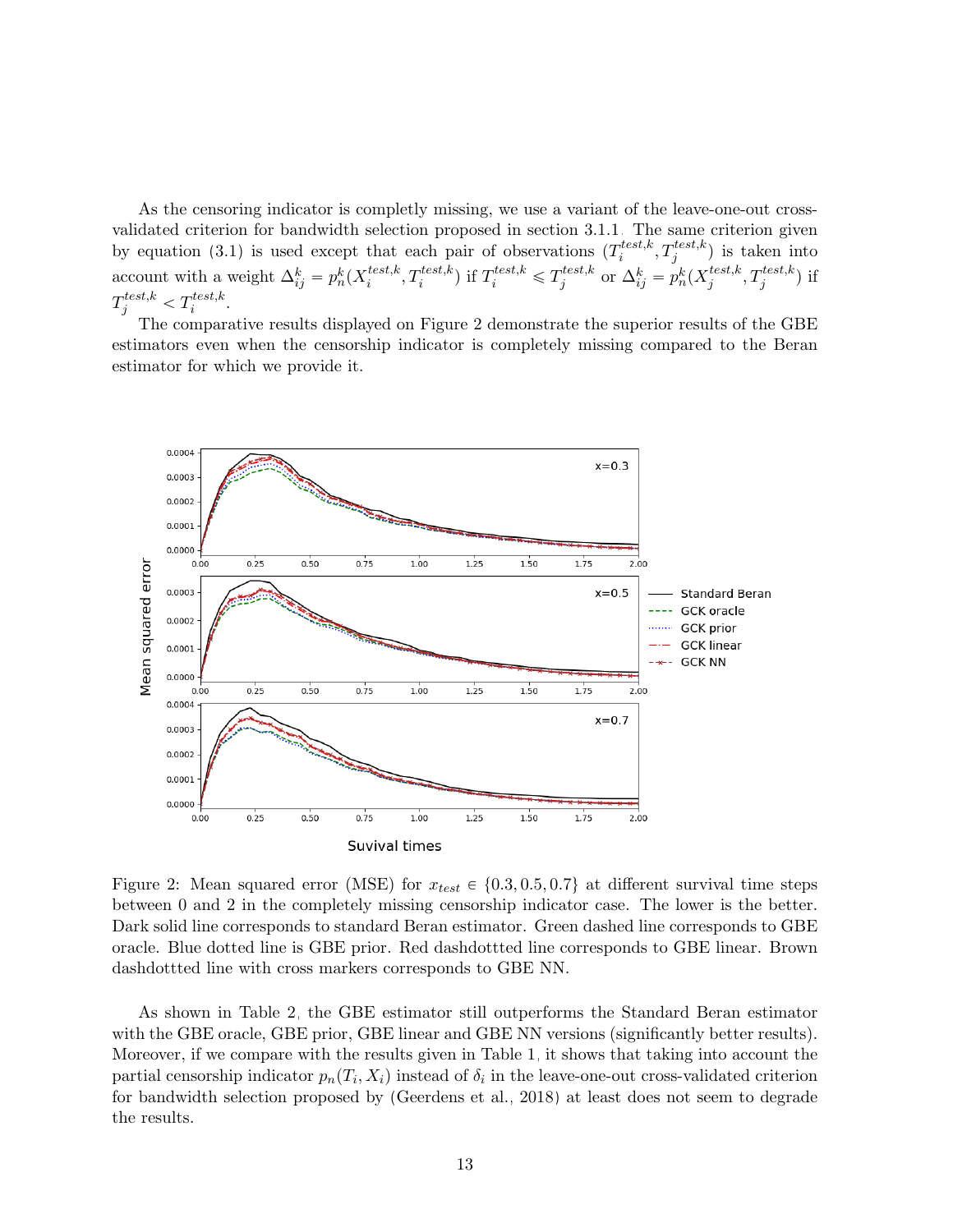<span id="page-13-0"></span>Table 2: Average and standard deviation of the global MISE score for the different conditional Kaplan Meier estimator in the missing censorship indicator case. Underlined values corresponds to significantly better results than the standard Beran estimator (t-test with p-values 0.001).

|                          | Average global MISE score Standard deviation |                       |
|--------------------------|----------------------------------------------|-----------------------|
| Standard Beran estimator | $7.17 \times 10^{-5}$                        | $5.30 \times 10^{-5}$ |
| GBE oracle               | $4.95 \times 10^{-5}$                        | $3.68 \times 10^{-5}$ |
| GBE prior                | $5.01 \times 10^{-5}$                        | $3.65 \times 10^{-5}$ |
| GBE linear               | $5.38 \times 10^{-5}$                        | $3.86 \times 10^{-5}$ |
| <b>GBE NN</b>            | $5.47 \times 10^{-5}$                        | $3.91 \times 10^{-5}$ |

3.2.2 Multi-dimensional censored complex distribution of survival times

In this section, we build a complex model in order to analyse the robustness of the GBE estimator in a more realistic case.

Multi-dimensional model Now  $X$  is a five dimensional variable uniformly distributed on  $[0, 1]^5$ . The survival time variable Y is build from **X** according to:

$$
Y := 1 + \frac{1}{5} (\sin(X_{(1)}) + \cos(X_{(2)}) + X_{(3)}^2 + \exp(X_{(4)}) + X_{(5)}) + \epsilon,
$$

where  $X_{(j)}$  corresponds to the j-th dimension of **X** and  $\epsilon \sim \mathcal{N}(0, 0.3^2)$ . Then we consider a censoring variable independant of Y :

$$
C := Exp(\lambda_{\mathbf{X}} = 3 + X_{(1)}^{3} + 0.3\cos(X_{(2)}) + X_{(3)}^{2} + \log(X_{(4)} + 0.1) + X_{(5)}).
$$

For the GBE oracle estimator, the probability samples  $\{p(T_i, \mathbf{X}_i)\}_{i=1}^n$  depends on  $T_i$  and  $\mathbf{X}_i$ in this case and can explicitly be computed as:

$$
p(T_i, \mathbf{X}_i) = \mathbb{P}(T_i \leq C_i | T = T_i, \mathbf{X} = \mathbf{X}_i)
$$
\n(3.7)

$$
= \frac{f(T_i|\mathbf{X}_i)(1 - G(T_i|\mathbf{X}_i))}{f(T_i|\mathbf{X}_i) \times (1 - G(T_i|\mathbf{X}_i)) + g(T_i|\mathbf{X}_i) \times (1 - F(T_i|\mathbf{X}_i))},
$$
(3.8)

with  $f(\cdot|\mathbf{X}_i)$  and  $g(\cdot|\mathbf{X}_i)$  the conditional probability density function of the survival and censor variable evaluated for  $\mathbf{X} = \mathbf{X}_i$ .  $F(\cdot|\mathbf{X}_i)$  and  $G(\cdot|\mathbf{X}_i)$  are the conditional distribution functions of the survival and the censoring times at  $\mathbf{X} = \mathbf{X}_i$ . Thus we have,

$$
p(T_i, \mathbf{X}_i) = \frac{e^{-\frac{1}{0.18}(T_i - \mu_{\mathbf{X}_i})^2 - \lambda_{\mathbf{X}_i} T_i}}{e^{-\frac{1}{0.18}(T_i - \mu_{\mathbf{X}_i})^2 - \lambda_{\mathbf{X}_i} T_i} + 0.3\sqrt{2\pi}\lambda_{\mathbf{X}_i} e^{-\lambda_{\mathbf{X}_i} T_i} \times (\frac{1}{2} - \frac{1}{2}\text{erf}(\frac{T_i - \mu_{\mathbf{X}_i}}{0.3\sqrt{2}}))},
$$
(3.9)

with  $\mu_{\mathbf{X}_i} = 1 + \frac{1}{5}$  $\frac{1}{5}(\sin(X_{(1),i}) + \cos(X_{(2),i}) + X_{(3),i}^2 + \exp(X_{(4),i}) + X_{(5),i})$  and  $\lambda_{\mathbf{X}_i} = 3 + X_{(1),i}^3 +$  $0.3\cos(X_{(2),i}) + X_{(3),i}^2 + \log(X_{(4),i} + 0.1) + X_{(5),i}.$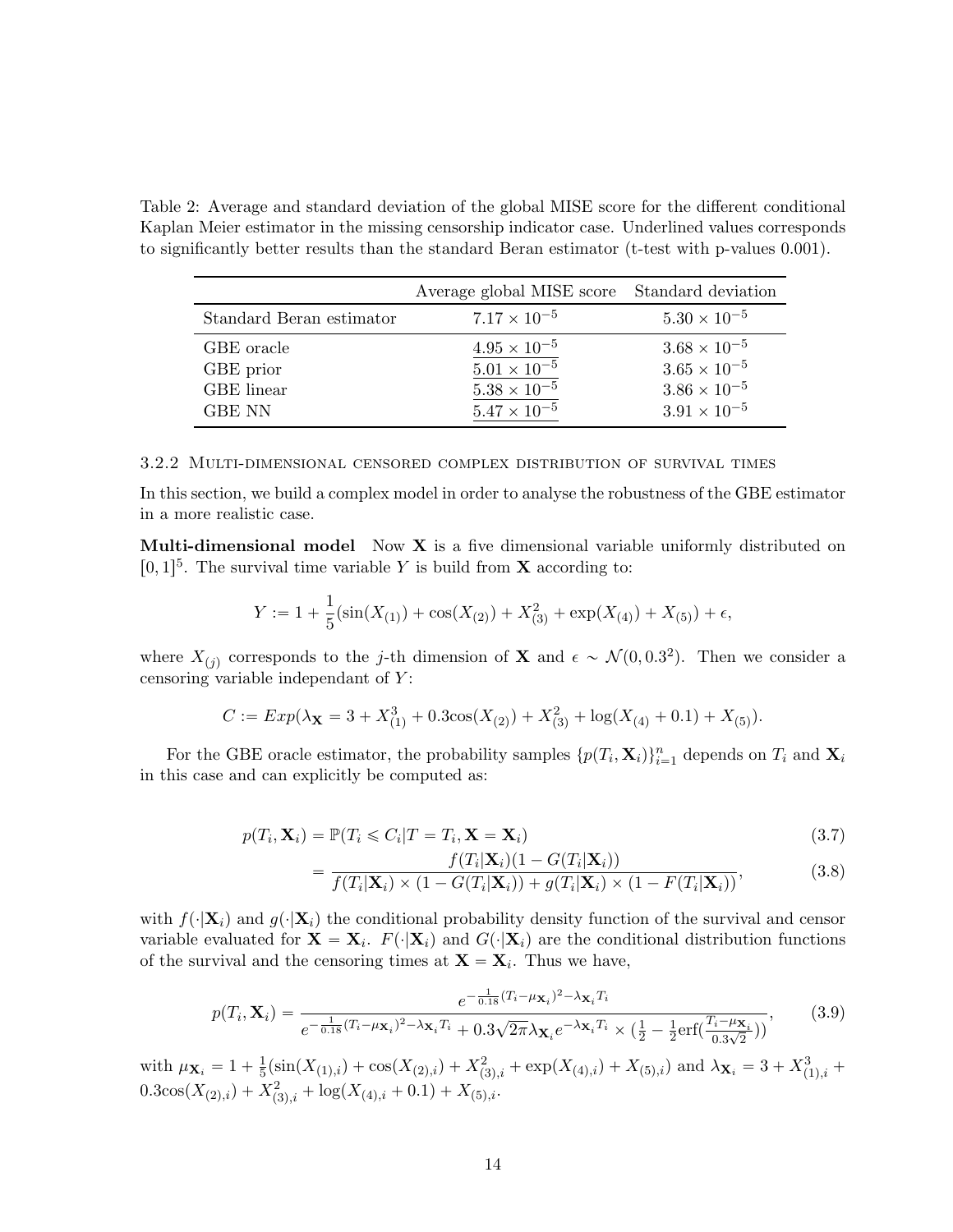Comparison of the different estimators The different estimators (Standard Beran, GBE oracle, GBE prior, GBE linear and GBE NN) are then compared with the true conditional distribution function of the survival times given by

$$
F(t|\mathbf{x}) = \frac{1}{2} + \frac{1}{2}\text{erf}\left(\frac{t - \mu_{\mathbf{x}}}{0.3\sqrt{2}}\right).
$$

The comparisons are done for three values  $\mathbf{x}_{test} \in \{(0.3, ..., 0, 3), (0.5, ..., 0, 5), (0.7, ..., 0, 7)\}$  of the covariate by computing the MSE at different time steps. The comparative results on the complex survival times estimation (Fig. [3\)](#page-14-0) demonstrate the robustness of the GBE estimator on this complex multi-dimensional manifold, but only when the classifier used to compute the estimated values  $p_n(T_i, \mathbf{X}_i)$  is powerful enough to provide a precise estimate of the unknown probability  $\mathbb{P}(Y_i \leq C_i | T = T_i, X = X_i)$  as in the GBE NN version with a 2-hidden layer neural network classifier. The logistic regression model used in the GBE linear version fails to capture the complex underlying dependency between  $(T, X)$  and  $\delta$ .

<span id="page-14-0"></span>![](_page_14_Figure_3.jpeg)

Figure 3: Mean squarred error (MSE) for  $\mathbf{x}_{test} \in \{(0.3, ..., 0, 3), (0.5, ..., 0, 5), (0.7, ..., 0, 7)\}\$ at different survival time steps between 1 and 3. The lower is the better. Dark solid line corresponds to standard Beran estimator. Green dashed line corresponds to GBE oracle. Blue dotted line is GBE prior. Red dashdottted line corresponds to GBE linear. Brown dashdottted line with cross markers corresponds to GBE NN.

The results displayed on Table [3](#page-15-0) confirm the good overall results of the GBE oracle, GBE prior and GBE NN estimators compared to the Standard Beran estimator.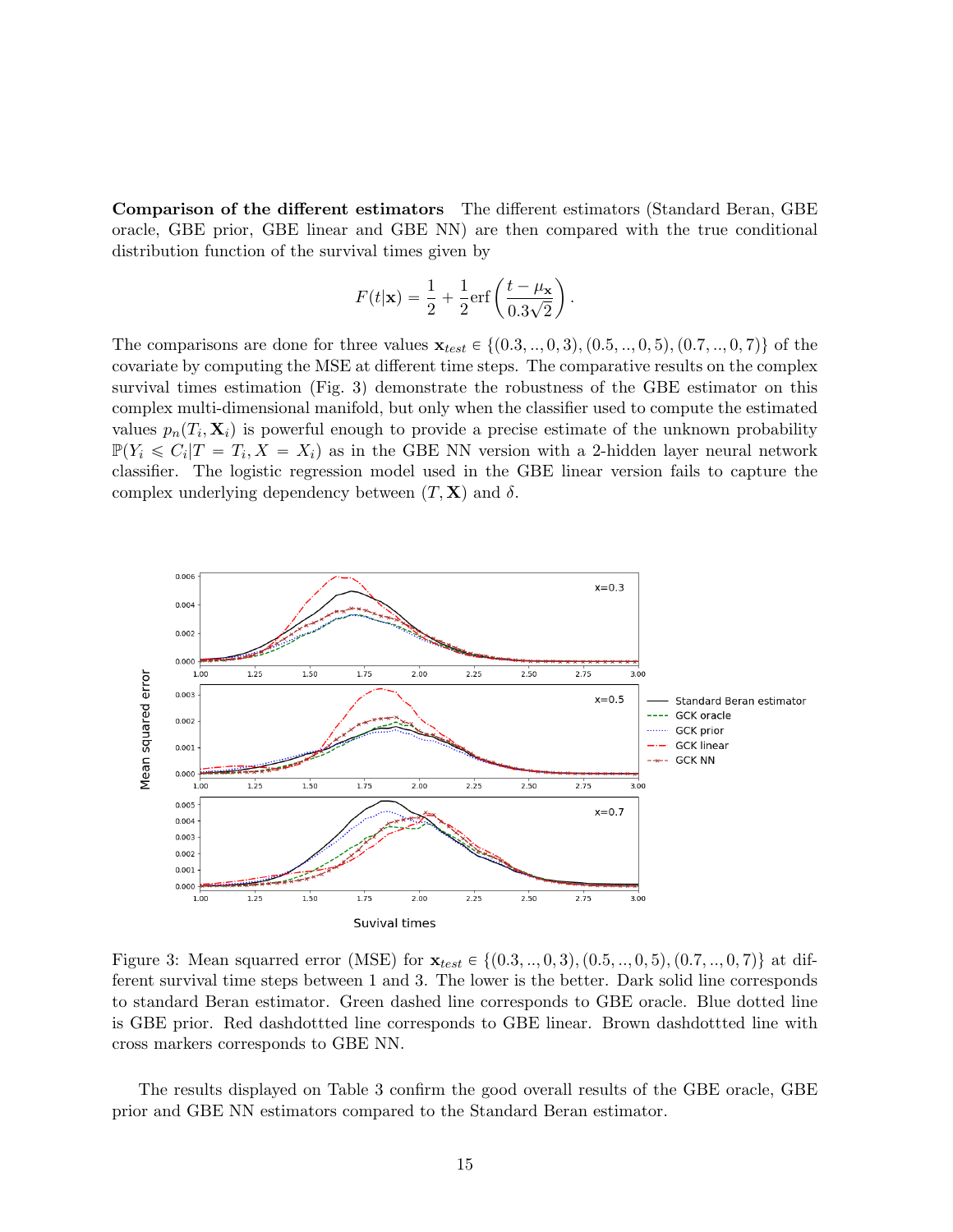<span id="page-15-0"></span>Table 3: Average and standard deviation of the global MISE score for the different conditional Kaplan Meier estimator. Underlined values corresponds to significantly better results than the standard Beran estimator (t-test with p-values 0.001).

|                          | Average global MISE score Standard deviation |                       |
|--------------------------|----------------------------------------------|-----------------------|
| Standard Beran estimator | $7.75 \times 10^{-4}$                        | $3.71 \times 10^{-4}$ |
| GBE oracle               | $5.68 \times 10^{-4}$                        | $2.90 \times 10^{-4}$ |
| GBE prior                | $6.27 \times 10^{-4}$                        | $3.22 \times 10^{-4}$ |
| GBE linear               | $7.75 \times 10^{-4}$                        | $3.76 \times 10^{-4}$ |
| <b>GBE NN</b>            | $6.28 \times 10^{-4}$                        | $3.38 \times 10^{-4}$ |

Completely missing censorship indicator Likewise, the comparative results displayed on Figure [4](#page-15-1) and Table [4](#page-16-0) confirm the robustness of the GBE oracle, GBE prior and GBE NN estimators on new samples from the same multi-dimensional model with completely missing censorship indicator.

<span id="page-15-1"></span>![](_page_15_Figure_3.jpeg)

Figure 4: Mean squarred error (MSE) for  $x \in \{0.3, 0.5, 0.7\}$  at different survival time steps between 1 and 3 in the missing censorship indicator case. The lower is the better. Dark solid line corresponds to standard Beran estimator. Green dashed line corresponds to GBE oracle. Blue dotted line is GBE prior. Red dashdottted line corresponds to GBE linear. Brown dashdottted line with cross markers corresponds to GBE NN.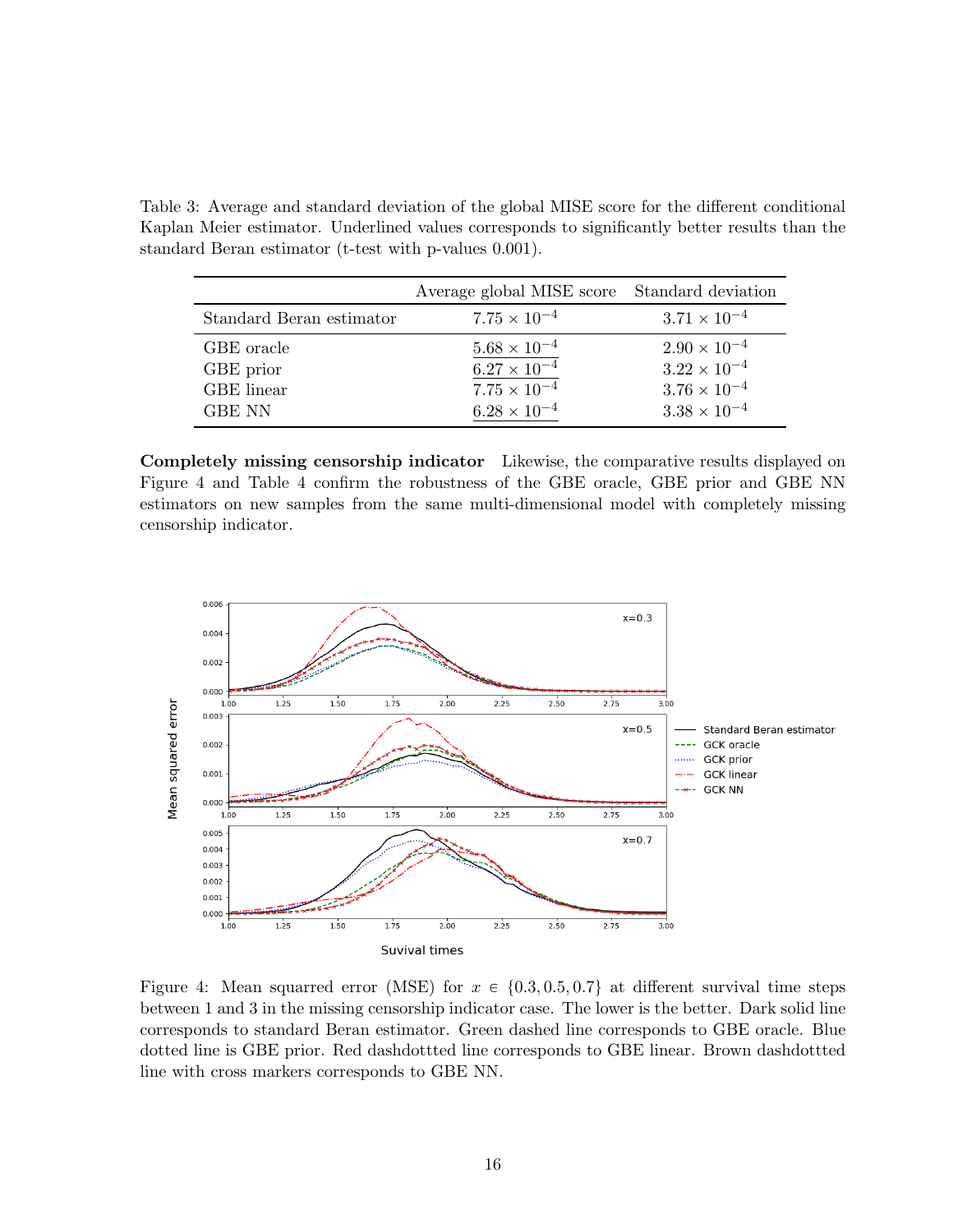<span id="page-16-0"></span>Table 4: Average and standard deviation of the global MISE score for the different conditional Kaplan Meier estimator in the missing censorship indicator case. Underlined values corresponds to significantly better results than the standard Beran estimator (t-test with p-values 0.001).

|                          | Average global MISE score Standard deviation |                       |
|--------------------------|----------------------------------------------|-----------------------|
| Standard Beran estimator | $7.74 \times 10^{-4}$                        | $3.77 \times 10^{-4}$ |
| GBE oracle               | $5.60 \times 10^{-4}$                        | $2.77 \times 10^{-4}$ |
| GBE prior                | $6.10 \times 10^{-4}$                        | $3.03 \times 10^{-4}$ |
| GBE linear               | $7.34 \times 10^{-4}$                        | $3.70 \times 10^{-4}$ |
| <b>GBE NN</b>            | $6.31 \times 10^{-4}$                        | $3.45 \times 10^{-4}$ |

#### 3.3 Real data

The GBE estimator is now applied to the real dataset mgus  $\ell$  [\(Kyle et al., 2002\)](#page-27-11) of the survival R package.

This dataset contains data for 1341 patients with monoclonal gammopathy. We only keep the four continuous covariates for each patient. The observed variables that we consider are:

- $T$ , the time until death or last contact, in month (futime).
- $\delta$ , the occurrence of death (1-Dead, 0-Alive Disease Free).
- The vector of covariates  $X = (X_1, X_2, X_3, X_4)$ , with  $X_1$  the patient age in years,  $X_2$ creatinine at diagnosis,  $X_3$  the hemoglobin at diagnosis and  $X_4$  the size of the monoclonal protein spike at diagnosis.

We randomly split the dataset of 1341 patients  $N = 1000$  times with a 0.5 ratio into train sets  $\mathcal{D}^{train,k} = \{ (T^{train,k}_i$  $x_i^{train,k}, \textbf{X}_i^{train,k}$  $\{i^{train,k}, \delta_i^{train,k}\}\}_{i=1}^n$  and test sets  $\mathcal{D}^{test,k} = \{(T_i^{test,k})\}$  $i^{test,k}, \textbf{X}^{test,k}_i$  $\{i}^{test,k}, \delta_i^{test,k})\}_{i=1}^n$  for  $k = 1 \dots N$ .

The GBE linear and GBE NN estimators are compared with the standard Beran estimator on the test sets. For each dataset  $\mathcal{D}^{test,k}$ , the estimates  $p_n^k(X_i^{test,k})$  $i^{test,k}, T_i^{test,k})$  are used for the GBE estimators, where  $p_n^k$  is the binary classifier (logistic regresssion model or neural network) which was trained on the  $k^{th}$ -dataset  $\mathcal{D}^{train,k}$ . The standard Beran estimator is built with the censorship indicator  $\delta_i^{test,k}$  $i^{test,k}$  for each dataset  $\mathcal{D}^{test,k}$ .

The average survival function of patients on the test sets at different survival time steps is computed for three test points corresponding to first quartile, second quartile and third quartile for each covariate variable:  $x_{test}^1 = (63, 0.9, 12, 0.6), x_{test}^2 = (72, 1.1, 14, 1.2)$  and  $x_{test}^3 =$  $(79, 1.3, 15, 1.5)$ . The results are displayed on figure [5.](#page-17-1) We observe that the GBE estimators built without using the censorship indicator on the test sets are close to the standard Beran estimator which use it. Moreover, the GBE estimators lead to a smoother estimate of the survival function due to the use of the partial censorship indicator  $P$  instead of the binary disease free survival indicator  $\delta$ . This is particularly true for high values of the survival times as there are fewer surviving patients at these time steps.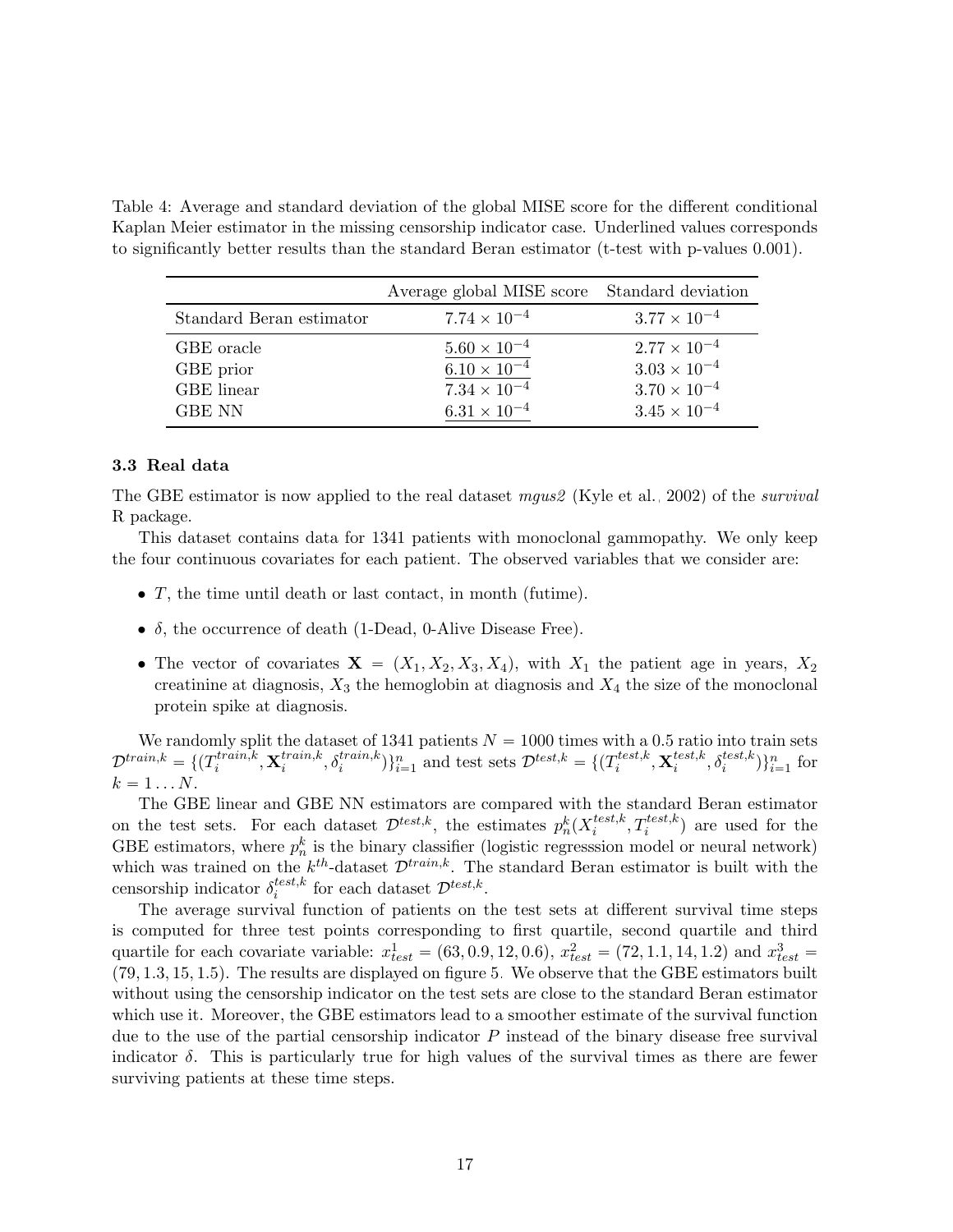<span id="page-17-1"></span>![](_page_17_Figure_0.jpeg)

Figure 5: Survival function of patients at different survival time steps for different values of the covariates. Dark solid line corresponds to standard Beran estimator. Green dashed line corresponds to GBE linear. Blue dotted line is GBE NN.

## <span id="page-17-0"></span>4. Discussion and Perspectives

The main contribution of this paper is to propose a consistent Beran estimator for generalized censoring indicators. A plug-in estimate of the censorship indicator is built, leveraging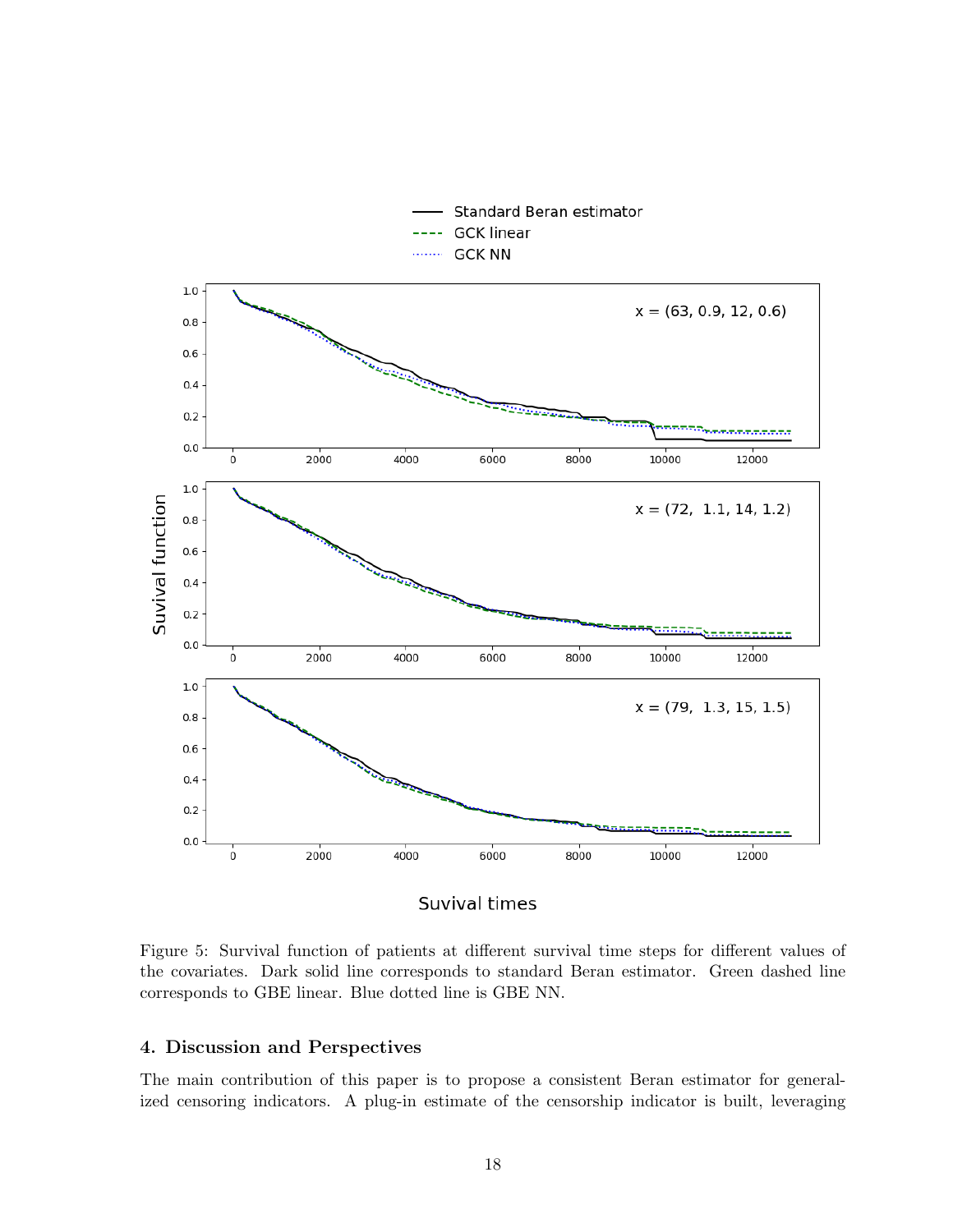on machine learning techniques to learn complex model of the probability of censorship from individual's covariates. Besides the theoretical analysis of the approach, the proposed generalized Beran estimator is experimentally validated on synthetic and real data. In particular, the experiments highlight that this estimator can be used to deal with the completely missing censorship indicator case. Further researches would concern the survival time estimation in the context of missing not at random censoring indicators.

## 5. Appendix

## 5.1 Proofs of Section [2.3](#page-4-0)

#### Proof of Lemma [1](#page-5-1).

The proof here is similar to that of Lemma 3.6 in [Dikta \(1998\)](#page-26-3). According to the mean value theorem, we have for any  $t \in [\tau_0, \tau_1]$ " ıˇ

<span id="page-18-0"></span>
$$
\left|1 - \widehat{F}_n(t|x) - \exp(-\widehat{\Lambda}_n(t|x))\right| \leq \left|r(t)\left[-\log(1 - \widehat{F}_n(t|x)) - \widehat{\Lambda}_n(t|x)\right]\right|
$$
  

$$
\leq \left|-\log(1 - \widehat{F}_n(t|x)) - \widehat{\Lambda}_n(t|x)\right|
$$
(5.1)

where  $r(t)$  lies between  $1-\hat{F}_n(t|x)$  and  $\exp(-\hat{\Lambda}_n(t|x))$ . For any  $0 < y < 1$ , we have the inequality  $0 < -\log(1 - y) - y < \frac{y^2}{1}$  $\frac{9}{1-y}$ . This yields in [\(5.1\)](#page-18-0) to

$$
\left|1 - \hat{F}_n(t|x) - \exp(-\hat{\Lambda}_n(t|x))\right| \leq \sum_{T_i \leq t} P_i \frac{W_h(x - X_i)^2}{(1 - H_n(T_i^-|x))(1 - H_n(T_i|x))}
$$
  

$$
\leq \frac{\sum_{T_i \leq t} P_i W_h(x - X_i)^2}{(1 - H_n(\tau_1|x))^2}
$$
  

$$
\leq \|K\|_{\infty} \frac{\sum_{T_i \leq t} P_i W_h(x - X_i)}{nh^p f_n(x)(1 - H_n(\tau_1|x))^2}
$$

and the lemma follows.  $\Box$ 

#### Proof of the Proposition [2](#page-5-0).

From the proof of Theorem 3.1 in [Escobar-Bach and Keilegom \(2019\)](#page-26-12), it follows that

$$
\Lambda_n(t|x) - \Lambda(t|x) = \sum_{i=1}^n W_h(x - X_i)\ell(t, T_i, \delta_i|x) + \mathcal{O}_{\mathbb{P}}((nh^p)^{-3/4}|\log h|^{3/4})
$$

where  $q$  is given by

$$
\ell(t, T_i, \delta_i | x) = \int_{-\infty}^t \frac{\mathbb{1}_{\{T_i < s\}} - H(s | x)}{(1 - H(s^- | x))^2} dH^u(s | x) + \frac{\mathbb{1}_{\{T_i \le t, \delta_i = 1\}} - H^u(t | x)}{1 - H(t | x)} \n- \int_{-\infty}^t \frac{\mathbb{1}_{\{T_i \le s, \delta_i = 1\}} - H^u(s | x)}{(1 - H(s | x))^2} dH(s | x) \n= \hat{\ell}(t, T_i, \delta_i | x) + \int_{-\infty}^t \frac{\mathbb{1}_{\{T_i < s\}} - H(s | x)}{(1 - H(s | x))^2} d(H^u - H^u_p)(s | x) - \frac{(P_i - \delta_i) \mathbb{1}_{\{T_i \le t\}}}{1 - H(T_i | x)}.
$$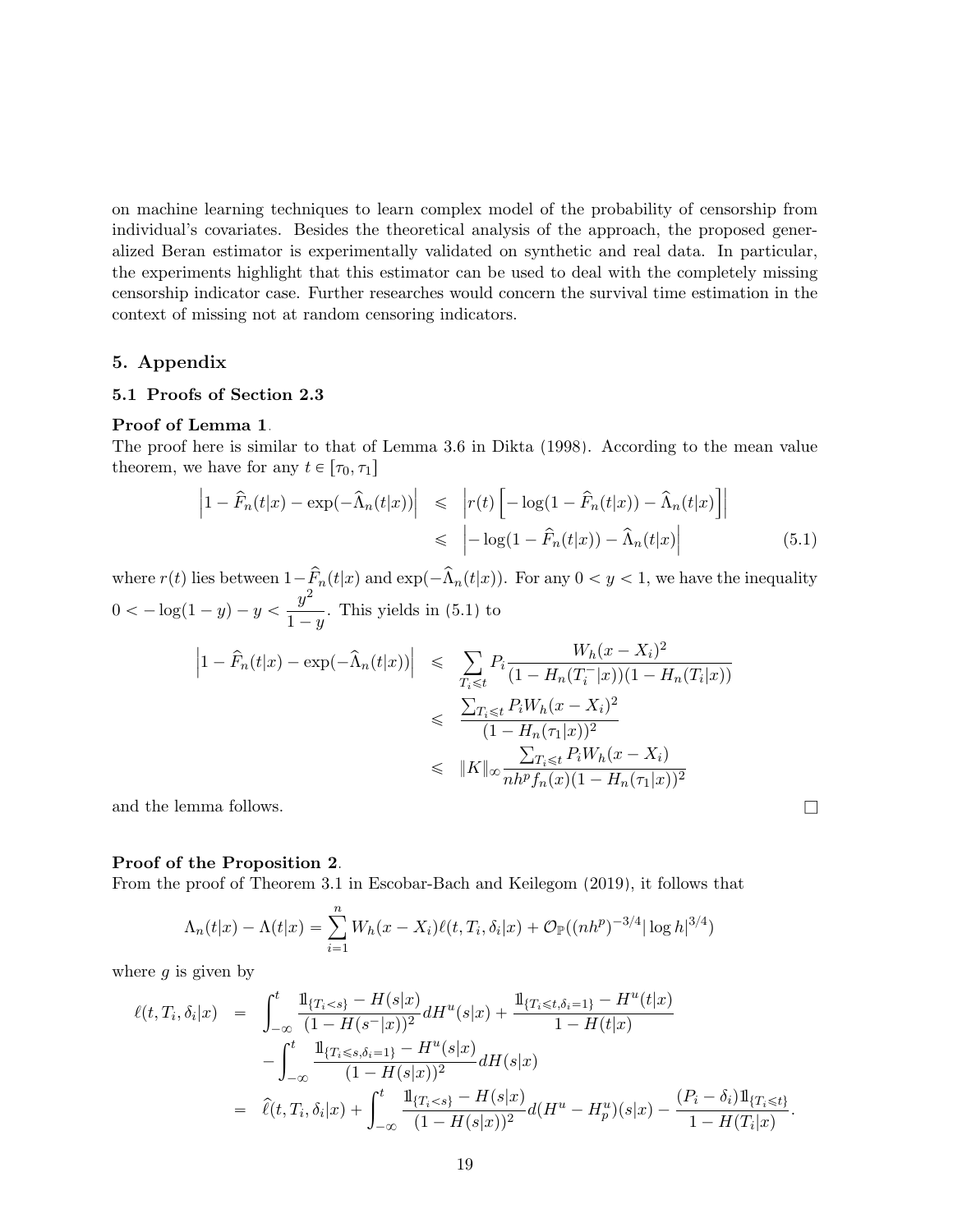It thus only remain to derive the almost sure representation for  $\hat{\Lambda}_n - \Lambda_n$ . Hence, we have by definition that

$$
\hat{\Lambda}_n(t|x) - \Lambda_n(t|x) = \int_{-\infty}^t \frac{d(\hat{H}_n^u - H_n^u)(s|x)}{1 - H_n(s^{-}|x)} \n= \sum_{T_i \le t} W_h(x - X_i) \frac{(P_i - \delta_i)1\!\!1_{\{T_i \le t\}}}{1 - H(T_i|x)} \n+ \int_{-\infty}^t \frac{1}{1 - H_n(s|x)} - \frac{1}{1 - H(s|x)} d(\hat{H}_n^u - H_n^u)(s|x) \n+ \int_{-\infty}^t \frac{1}{1 - H_n(s^{-}|x)} - \frac{1}{1 - H_n(s|x)} d(\hat{H}_n^u - H_n^u)(s|x) \n=: \sum_{T_i \le t} W_h(x - X_i) \frac{(P_i - \delta_i)1\!\!1_{\{T_i \le t\}}}{1 - H(T_i|x)} + R_{n,1}(t) + R_{n,2}(t).
$$

Clearly, for any  $t \in \mathbb{R}$  the estimators  $H_n(t)$  and  $H_n(t^-)$  might only differs of one jump of size  $(nh^p)^{-1}$ , which gives us

$$
\left| \frac{1}{1 - H_n(s^-|x)} - \frac{1}{1 - H_n(s|x)} \right| = \frac{|H_n(s|x) - H_n(s^-|x)|}{(1 - H_n(s^-|x))(1 - H_n(s|x))}
$$
  

$$
\leq \frac{|H_n(s) - H_n(s^-)|}{(1 - H_n(\tau_1|x))^2} = \mathcal{O}_{\mathbb{P}}((nh^p)^{-1})
$$
(5.2)

where the last term is uniform in  $s \in \mathbb{R}$ , yielding that  $\sup_{t \in [\tau_0, \tau_1]} |R_{n,2}(t)| = \mathcal{O}_{\mathbb{P}}((nh^p)^{-1})$  for n large enough, since we have almost surely  $H_n(\tau_1|x) \to H(\tau_1|x) < 1$  as  $n \to +\infty$ .

Next, we have

$$
R_{n,1}(t) = \int_{-\infty}^{t} \frac{1}{1 - H(s|x)} - \frac{1}{1 - H_n(s|x)} d(H_p^u - H^u)(s|x)
$$
  
+ 
$$
\int_{-\infty}^{t} \frac{1}{1 - H(s|x)} - \frac{1}{1 - H_n(s|x)} d(H^u - H_n^u)(s|x)
$$
  
+ 
$$
\int_{-\infty}^{t} \frac{1}{1 - H(s|x)} - \frac{1}{1 - H_n(s|x)} d(\hat{H}_p^u - H_p^u)(s|x)
$$
  
=: 
$$
\int_{-\infty}^{t} \frac{1}{1 - H(s|x)} - \frac{1}{1 - H_n(s|x)} d(H_p^u - H^u)(s|x) + R_{n,3}(t) + R_{n,4}(t).
$$

In order to uniformly bound the remaining terms  $R_{n,3}(t)$  and  $R_{n,4}(t)$ , we again refer to the proof of Theorem 3.1 in [Escobar-Bach and Keilegom \(2019\)](#page-26-12). Indeed  $H_n$ ,  $H_n^u$  and  $\hat{H}_n^u$  share the same asymptotic behavior as stated in Lemma 3.1, that is

$$
\sup_{t \in \mathbb{R}} |H_n(t|x) - H(t|x)| = \mathcal{O}_{\mathbb{P}}\left((nh^p)^{-1/2} |\log h|^{1/2}\right),
$$
  
\n
$$
\sup_{t \in \mathbb{R}} |H_n^u(t|x) - H^u(t|x)| = \mathcal{O}_{\mathbb{P}}\left((nh^p)^{-1/2} |\log h|^{1/2}\right),
$$
  
\n
$$
\sup_{t \in \mathbb{R}} |\hat{H}_n^u(t|x) - H_p^u(t|x)| = \mathcal{O}_{\mathbb{P}}\left((nh^p)^{-1/2} |\log h|^{1/2}\right)
$$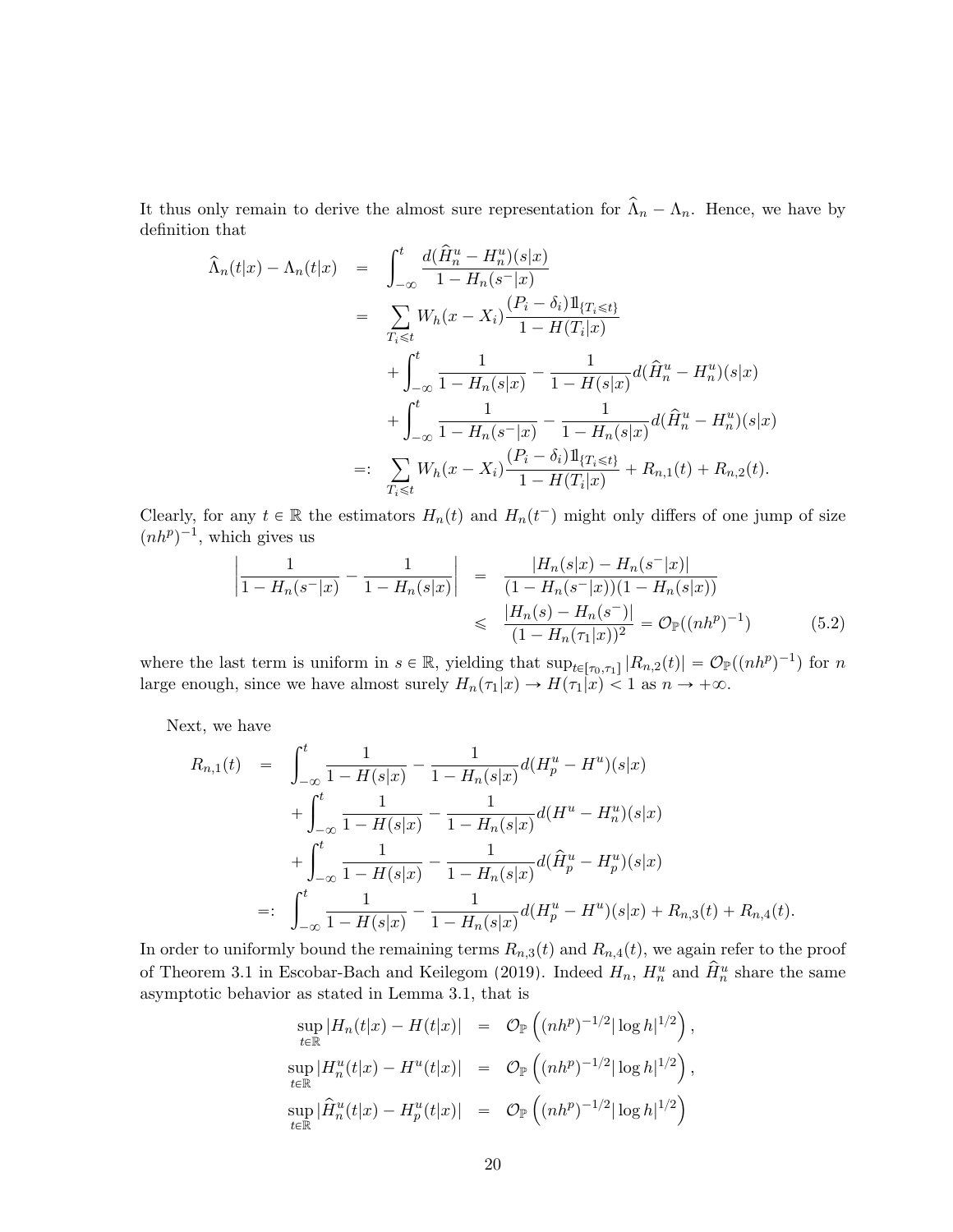where the arguments for  $\hat{H}_n^u$  are the same as  $H_n$  and  $H_n^u$ . Since  $H$ ,  $H^u$  and  $H_p^u$  are continuous, it yields from the proof of Lemma 2.1 in [Van Keilegom and Veraverbeke \(1997\)](#page-28-8) that

$$
\sup_{t \in [\tau_0, \tau_1]} |R_{n,3}(t)| = \mathcal{O}_{\mathbb{P}}((nh^p)^{-3/4} |\log h|^{3/4})
$$
  
and 
$$
\sup_{t \in [\tau_0, \tau_1]} |R_{n,4}(t)| = \mathcal{O}_{\mathbb{P}}((nh^p)^{-3/4} |\log h|^{3/4}).
$$

Next, it is sufficient to see that

$$
\int_{-\infty}^{t} \frac{1}{1 - H(s|x)} - \frac{1}{1 - H_n(s|x)} d(H^u - H_p^u)(s|x)
$$
  
= 
$$
\int_{-\infty}^{t} \frac{H_n(s|x) - H(s|x)}{(1 - H(s|x))^2} d(H^u - H_p^u)(s|x) + \mathcal{O}_{\mathbb{P}}((nh^p)^{-1}|\log h|)
$$

since

$$
\frac{1}{1 - H(s|x)} - \frac{1}{1 - H_n(s|x)} = \frac{H_n(s|x) - H(s|x)}{(1 - H(s|x))^2} - \frac{(H_n(s|x) - H(s|x))^2}{(1 - H(s|x))^2(1 - H_n(s|x))}
$$

$$
= \frac{H_n(s|x) - H(s|x)}{(1 - H(s|x))^2} + \mathcal{O}_{\mathbb{P}}\left((nh^p)^{-1}|\log h|\right).
$$

Finally

$$
\hat{\Lambda}_n(t|x) - \Lambda_n(t|x) \n= \sum_{T_i \le t} W_h(x - X_i) \frac{(P_i - \delta_i) 1\!\!1_{\{T_i \le t\}}}{1 - H(T_i|x)} - \int_{-\infty}^t \frac{H_n(s|x) - H(s|x)}{(1 - H(s|x))^2} d(H^u - H^u_p)(s|x) \n+ \mathcal{O}_{\mathbb{P}}((nh^p)^{-3/4} |\log h|^{3/4})
$$

and the result follows.  $\hfill \square$ 

## Proof of the Corollary [3](#page-6-2).

According to Lemma [1,](#page-5-1) we have

$$
\widehat{F}_n(t|x) - F(t|x) = \exp(-\Lambda(t|x)) - \exp(-\widehat{\Lambda}_n(t|x)) + \mathcal{O}_{\mathbb{P}}((nh^p)^{-1}).
$$

It thus only remain to use the almost sure representation for  $\widehat{\Lambda}_n - \Lambda$  as shown in Proposition [2.](#page-5-0) Indeed, by Taylor's expansion

$$
\exp(-\Lambda(t|x)) - \exp(-\widehat{\Lambda}_n(t|x)) = (\widehat{\Lambda}_n(t|x) - \Lambda_n(t|x))\exp(-\Lambda(t|x))(1 + o_{\mathbb{P}}(1))
$$
  
= 
$$
(1 - F(t|x))(\widehat{\Lambda}_n(t|x) - \Lambda_n(t|x))(1 + o_{\mathbb{P}}(1)).
$$

## Proof of the Theorem [4](#page-6-0).

Here the proof follows the same than that of Theorem 3.2 in [Escobar-Bach and Keilegom \(2019\)](#page-26-12).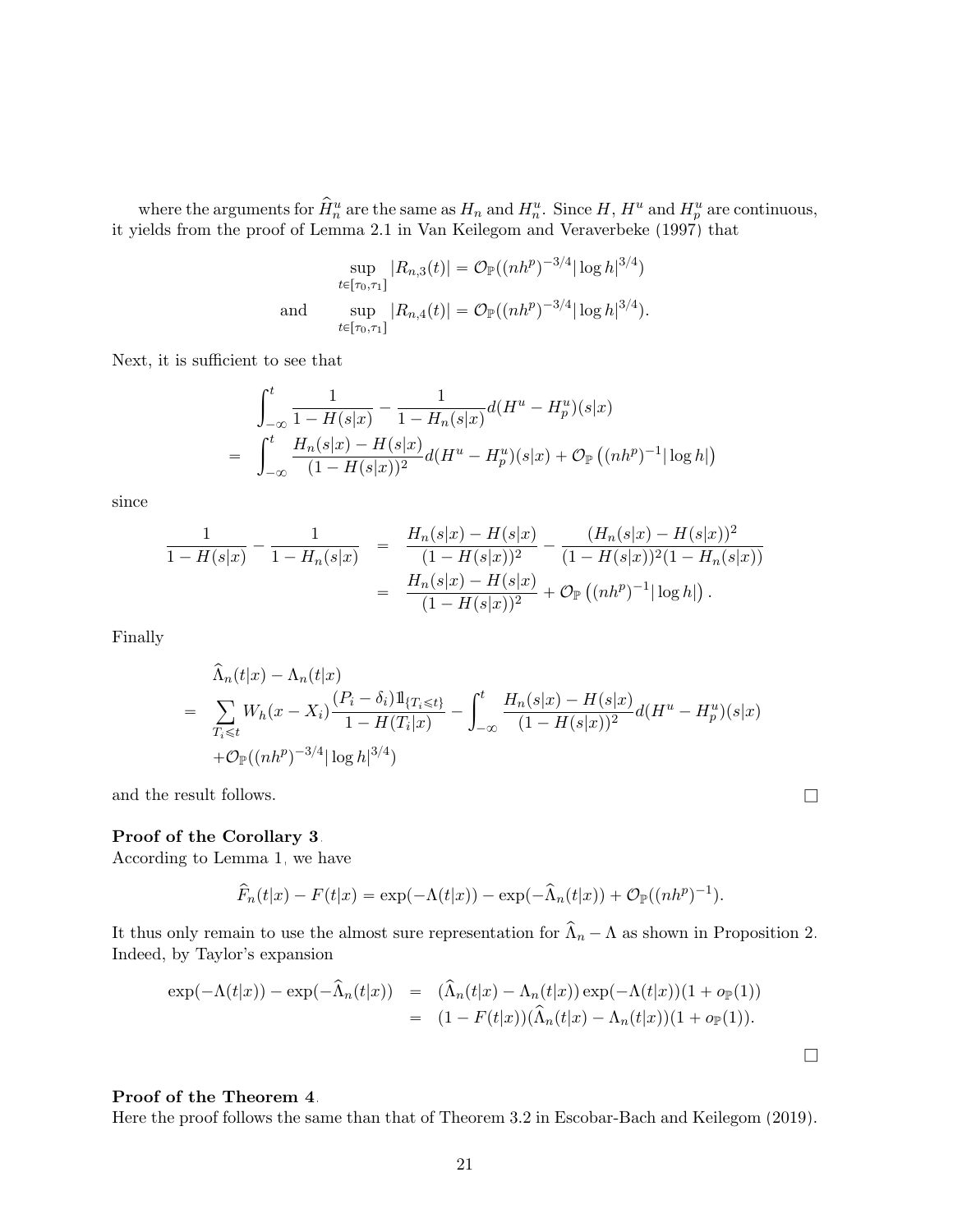We thus mostly refer to this proof by adapting each milestones to our estimator. We also keep the same notations for convenience.

Overall, the approach relies on the Theorem 19.28 in [van der Vaart \(1998\)](#page-28-9). Hence, we introduce some notations borrowed from the theory of weak convergence of empirical processes. Firstly, for any class F of bounded and measurable functions over a metric space  $(\mathcal{T}, d)$  and any probability measure Q and  $\epsilon > 0$ , define the covering number  $N(F, L_2(Q), \epsilon)$  as the minimal number of  $L_2(Q)$ -balls of radius  $\epsilon$  needed to cover F. We say that the class F is VC if one can find  $A > 0$ and  $\nu > 0$  such that for any probability measure Q and  $\epsilon > 0$ ,

$$
N(\mathcal{F}, L_2(Q), \epsilon \|F\|_{Q,2}) \leqslant \left(\frac{A}{\epsilon}\right)^{\nu},
$$

where  $0 < ||F||_{Q,2}^2 =$  $F^2dQ < \infty$  and F is an envelope function of the class F. Additionally, we also define the uniform entropy integral as

$$
J(\delta, \mathcal{F}, L_2) = \int_0^{\delta} \sqrt{\log \sup_{\mathcal{Q}} N(\mathcal{F}, L_2(Q), t \| F \|_{Q,2})} dt,
$$

where  $Q$  is the set of all probability measures  $Q$ . Next, let  $P$  denote the law of the vector  $(T, \delta, X)$  and define the expectation under P as  $P f = \int f dP$  for any real-valued measurable function f. Thanks to the assumption  $(\mathcal{E})$ , we have that  $H^u = H_p^u$  and by integration by parts, we can rewrite the function  $\hat{g}$  given by

<span id="page-21-1"></span>
$$
\begin{split}\n\widehat{g}(t,T,\delta,P|x) &= (1 - F(t|x))\widehat{\ell}(t,T,\delta,P|x) \\
&= \left\{ \frac{\mathbb{1}_{\{\delta=1,T\leq t\}}}{1 - H(T|x)} - \int_{-\infty}^{T \wedge t} \frac{dH^u(s|x)}{(1 - H(s|x))^2} + \frac{(P - \delta)\mathbb{1}_{\{T \leq t\}}}{1 - H(T|x)} \right\} \\
&= g(t,T,\delta|x) + (1 - F(t|x))\frac{(P - \delta)\mathbb{1}_{\{T \leq t\}}}{1 - H(T|x)}\n\end{split}
$$
\n(5.3)

and define the sequence of classes  $\hat{\mathcal{F}}_n$  with functions taking values in  $E = \mathbb{R} \times \{0, 1\} \times [0, 1] \times \mathcal{S}_X$ as !<br>. )

$$
\hat{\mathcal{F}}_n = \left\{ (u, v, v', w) \rightarrow \hat{f}_{n,t}(u, v, v', w), t \in [\tau_0, \tau_1] \right\}
$$
  
\n
$$
= \left\{ (u, v, v', w) \rightarrow \sqrt{h^p} K_h(x - w) \hat{g}(t, u, v, v'|x), t \in [\tau_0, \tau_1] \right\},
$$

embedded with the envelope function  $E_n(u, v, v', w) = \sqrt{h^p} K_h(x - w)M$ ,  $M > 0$  being an appropriate constant since  $\hat{g}(x|x)$  is uniformly bounded.

The weak convergence of the stochastic process [\(2.2\)](#page-6-3) follows from the four conditions (6.6),  $(6.7)$ ,  $(6.8)$  and  $(6.9)$  as described in Escobar-Bach and Keilegom  $(2019)$  page 26. However,  $(6.6)$ and (6.9) has already been proven and it only remains to show (6.7) and (6.8), that is

<span id="page-21-0"></span>
$$
\sup_{|t-s| \leq \delta_n} P(\hat{f}_{n,t} - \hat{f}_{n,s})^2 \longrightarrow 0 \text{ for every } \delta_n \searrow 0,
$$
\n(5.4)

$$
J(\delta_n, \hat{\mathcal{F}}_n, L_2) \longrightarrow 0 \text{ for every } \delta_n \searrow 0. \tag{5.5}
$$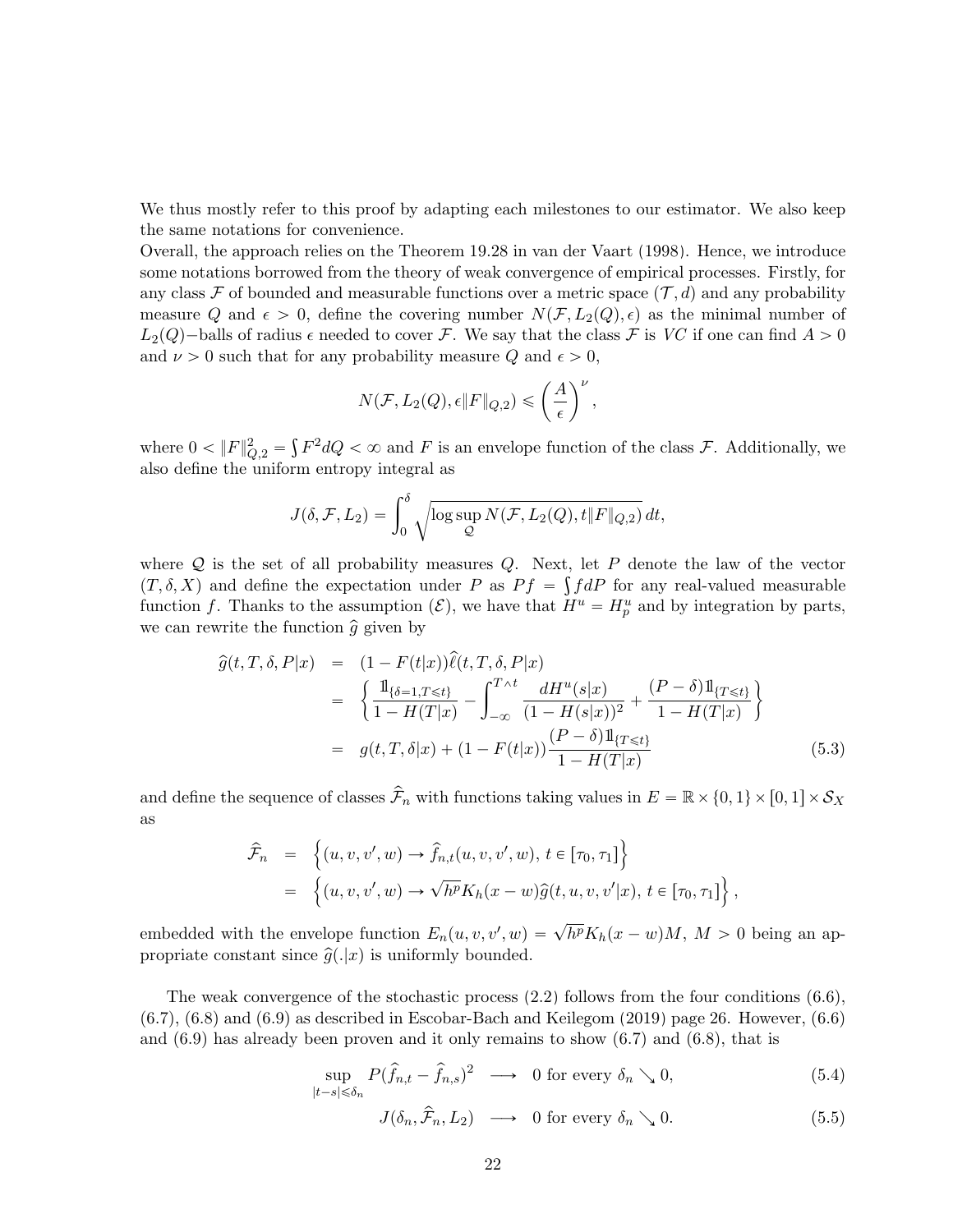In order to prove [\(5.4\)](#page-21-0), without lost of generality, we have for any  $s < t \in \mathbb{R}$ 

$$
(\hat{f}_{n,t} - \hat{f}_{n,s})(u,v,v',w) = (f_{n,t} - f_{n,s})(u,v,w) + 1_{\{s < u \le t\}} \frac{v' - v}{1 - H(u|x)}
$$

that give us by convexity

$$
((\hat{f}_{n,t} - \hat{f}_{n,s})(u,v,v',w))^2 \leq 2((f_{n,t} - f_{n,s})(u,v,v',w))^2 + 8\frac{1\{s < u \leq t\}}{(1 - H(\tau_1|x))^2}.
$$

Hence, we are able to obtain the following inequality

$$
P(\hat{f}_{n,t} - \hat{f}_{n,s})^2 \leq 2P(f_{n,t} - f_{n,s})^2 + 8\frac{\mathbb{P}(s < T \leq t)}{(1 - H(\tau_1|x))^2} = 2P(f_{n,t} - f_{n,s})^2 + 8\frac{H(t) - H(s)}{(1 - H(\tau_1|x))^2}.
$$

Since we already have that  $\sup_{|t-s| \le \delta_n} P(f_{n,t} - f_{n,s})^2 = o(1)$  in [Escobar-Bach and Keilegom](#page-26-12) [\(2019\)](#page-26-12), [\(5.4\)](#page-21-0) follows by the uniform continuity of the distribution function  $H$ . To prove [\(5.5\)](#page-21-0), we use the results for the class of function  $\mathcal{F}_n$  introduced in [Escobar-Bach and Keilegom \(2019\)](#page-26-12) and apply them to  $\hat{\mathcal{F}}_n$ . Between  $\hat{\mathcal{F}}_n$  and  $\mathcal{F}_n$ , we have the relation

$$
\hat{\mathcal{F}}_n = \left\{ (u, v, v', w) \to \sqrt{h^p} K_h(x - w) \left[ g(t, u, v|x) + (1 - F(t|x)) \frac{(v - v') \mathbb{1}_{\{u \le t\}}}{1 - H(u|x)} \right], t \in [\tau_0, \tau_1] \right\}
$$
\n
$$
\subset \mathcal{F}_n + \left\{ (u, v, v', w) \to \sqrt{h^p} K_h(x - w) (1 - F(t|x)) \frac{(v - v') \mathbb{1}_{\{u \le t\}}}{1 - H(u|x)}, t \in [\tau_0, \tau_1] \right\}
$$
\n
$$
\subset \mathcal{F}_n + \left\{ (u, v, v', w) \to \sqrt{h^p} K_h(x - w) (1 - F(t|x)) \frac{v \mathbb{1}_{\{u \le t\}}}{1 - H(u|x)}, t \in [\tau_0, \tau_1] \right\}
$$
\n
$$
+ \left\{ (u, v, v', w) \to -\sqrt{h^p} K_h(x - w) (1 - F(t|x)) \frac{v' \mathbb{1}_{\{u \le t\}}}{1 - H(u|x)}, t \in [\tau_0, \tau_1] \right\}
$$
\n
$$
=: \mathcal{F}_n + \mathcal{G}_{n,1} + \mathcal{G}_{n,2}.
$$

According to Lemma 2.6.18  $(i)$ ,  $(vi)$  and  $(viii)$  in [van der Vaart and Wellner \(1996\)](#page-28-10), we obtain According to Lemma 2.0.18 (*i)*, (*vi)* and (*viti)* in van der vaart and wenner (1990), we obtain<br>that  $\mathcal{G}_{n,1}$  and  $\mathcal{G}_{n,2}$  are *VC* with the envelope function  $E'_n(u,v,v',w) = \sqrt{h^p} K_h(x-w)(1 H(\tau_1|x)^{-1}$ . Finally, since the covering number for  $\mathcal{F}_n$  is already provided in [Escobar-Bach and](#page-26-12) [Keilegom \(2019\)](#page-26-12) and that  $\hat{\mathcal{F}}_n$  is included in the class of functions  $\mathcal{F}_n + \mathcal{G}_{n,1} + \mathcal{G}_{n,2}$  with envelope function  $E_n + 2E'_n$ , we have using Lemma 16 in [Nolan and Pollard \(1987\)](#page-27-12) for any  $t > 0$ 

$$
\sup_{\mathcal{Q}} N(\hat{\mathcal{F}}_n, L_2(\mathcal{Q}), t \| E_n + 2E'_n \|_{Q,2}) \leq \sup_{\mathcal{Q}} N(\mathcal{F}_n + \mathcal{G}_{n,1} + \mathcal{G}_{n,2}, L_2(\mathcal{Q}), t \| E_n + 2E'_n \|_{Q,2})
$$
  

$$
\leqslant L\left(\frac{1}{t}\right)^V
$$

for some L and V. Thus, [\(5.5\)](#page-21-0) is established since for any sequence  $\delta_n \searrow 0$  and n large enough since we have

$$
J(\delta_n, \hat{\mathcal{F}}_n, L_2) \leq \int_0^{\delta_n} \sqrt{\log(2^V L) - V \log(t)} dt = o(1).
$$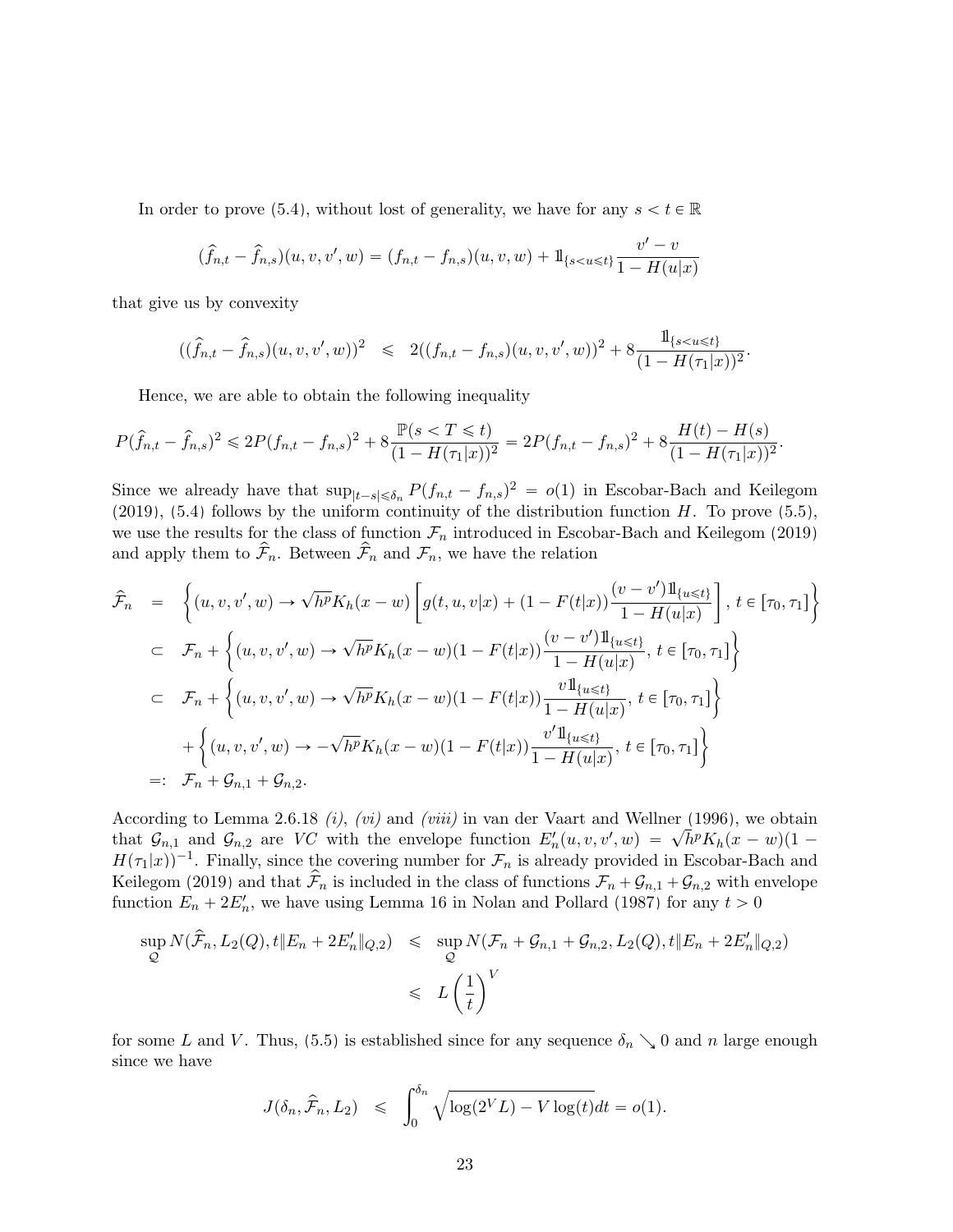and the weak convergence for our process is established. In order to derive the covariance structure of the limiting process, it is sufficient to see that in  $(5.3)$  $(5.3)$ ,  $\hat{g}$  might be written as

$$
\widehat{g}(t,T,\delta,P|x) = (1 - F(t|x)) \left\{ \frac{P1_{\{T \le t\}}}{1 - H(T|x)} - \int_{-\infty}^{T \wedge t} \frac{dH^u(y|x)}{(1 - H(y|x))^2} \right\}.
$$

with the following equalities

$$
\mathbb{E}\left[\frac{P1_{\{T \le t\}}}{1 - H(T|x)} \int_{-\infty}^{T \wedge s} \frac{dH^u(y|x)}{(1 - H(y|x))^2} \middle| X = x\right] = \mathbb{E}\left[\frac{1_{\{\delta = 1, T \le t\}}}{1 - H(T|x)} \int_{-\infty}^{T \wedge s} \frac{dH^u(y|x)}{(1 - H(y|x))^2} \middle| X = x\right]
$$

$$
= \int_{-\infty}^t \frac{1}{1 - H(z|x)} \int_{-\infty}^{z \wedge s} \frac{dH^u(y|x)}{(1 - H(y|x))^2} dH^u(z|x),
$$

$$
\left[P^21_{\{T \le t, T \le t\}}\right] = \int_{-\infty}^{t \wedge s} \mathbb{E}[P^2|T = y, X = x]
$$

$$
\mathbb{E}\left[\left.\frac{P^2 1\!\mathrm{l}_{\{T \leq t, T \leq s\}}}{(1 - H(T|x))^2}\right| X = x\right] = \int_{-\infty}^{t \wedge s} \frac{\mathbb{E}[P^2|T = y, X = x]}{(1 - H(y|x))^2} dH(y|x)
$$

and

$$
\begin{split} &\mathbb{E}\bigg[\int_{-\infty}^{T\wedge t}\frac{dH^{u}(y|x)}{(1-H(y|x))^{2}}\int_{-\infty}^{T\wedge s}\frac{dH^{u}(y|x)}{(1-H(y|x))^{2}}\bigg|X=x\bigg]\\ &=\int_{-\infty}^{+\infty}\int_{-\infty}^{z\wedge t}\frac{dH^{u}(y|x)}{(1-H(y|x))^{2}}\int_{-\infty}^{z\wedge s}\frac{dH^{u}(y|x)}{(1-H(y|x))^{2}}dH(z|x)\\ &=\int_{-\infty}^{t}\frac{1}{1-H(z|x)}\int_{-\infty}^{z\wedge s}\frac{dH^{u}(y|x)}{(1-H(y|x))^{2}}dH^{u}(z|x)+\int_{-\infty}^{s}\frac{1}{1-H(z|x)}\int_{-\infty}^{z\wedge t}\frac{dH^{u}(y|x)}{(1-H(y|x))^{2}}dH^{u}(z|x). \end{split}
$$

We establish the continuity of the process thanks to a sufficient condition due to [Fernique \(1964\)](#page-26-13). Indeed, let  $(s, t) \in \mathbb{R}^2$  and denote

$$
\overline{F}(\cdot|x) = 1 - F(\cdot|x)
$$
 and  $m(y|x) = \frac{\mathbb{E}[P^2|T = y, X = x]}{(1 - H(y|x))^2}$ .

Then,

$$
\begin{split} &\mathbb{E}[(Z(s|x)-Z(t|x))^2]\frac{f(x)}{\|K\|_2^2}\\ &=\bar{F}(s|x)^2\int_{-\infty}^s m(y|x)dH(y|x)-2\bar{F}(s|x)\bar{F}(t|x)\int_{-\infty}^{s\wedge t} m(y|x)dH(y|x)+\bar{F}(t|x)^2\int_{-\infty}^t m(y|x)dH(y|x)\\ &=\bar{F}(s|x)\left[\bar{F}(s|x)\int_{s\wedge t}^s m(y|x)dH(y|x)+(F(t|x)-F(s|x))\int_{-\infty}^{s\wedge t} m(y|x)dH(y|x)\right]\\ &+\bar{F}(t|x)\left[\bar{F}(t|x)\int_{s\wedge t}^t m(y|x)dH(y|x)+(F(s|x)-F(t|x))\int_{-\infty}^{s\wedge t} m(y|x)dH(y|x)\right]\\ &=\bar{F}(s\vee t|x)^2\int_{s\wedge t}^{s\vee t} m(y|x)dH(y|x)+\int_{-\infty}^{s\wedge t} m(y|x)dH(y|x)(F(s|x)-F(t|x))^2\\ &\leq \frac{c|s-t|^{\eta'}}{(1-H(\tau_1|x))^2}. \end{split}
$$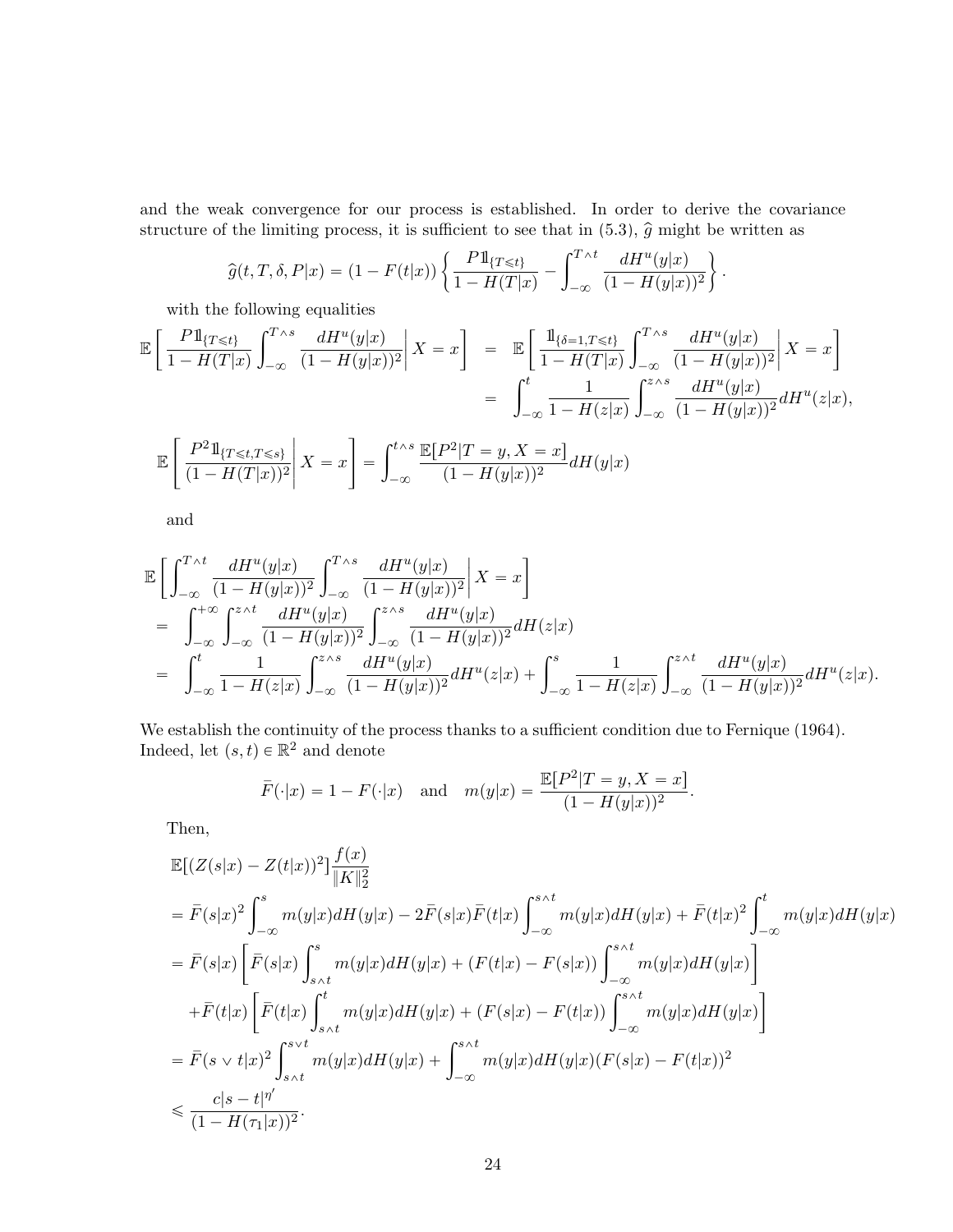This yields that  $\sqrt{\mathbb{E}[(Z(s|x) - Z(t|x))^2]} \leq \xi(t-s)$ , with

$$
\xi(t-s) = \sqrt{\frac{c}{f(x)} \frac{\|K\|_2 |s-t|^{\eta'/2}}{1 - H(\tau_1 | x)}}
$$

where  $\xi$  is monotone and

$$
\int_0^1 \frac{\xi(u)}{u|\log(u)|^{1/2}} du < +\infty.
$$

Finally, the last assertion is a direct consequence from the Jensen's inequality.

 $\Box$ 

## Proof of the Proposition [5](#page-7-3).

According to the proof of Lemma [1,](#page-5-1) we also have that

$$
\sup_{t \in [\tau_0, \tau_1]} \sqrt{n h^p} \left| 1 - \check{F}_n(t|x) - \exp(-\check{\Lambda}_n(t|x)) \right| = o_{\mathbb{P}}(1)
$$

where  $\check{\Lambda}$  defines the cumulative hazard function given by

$$
\check{\Lambda}_n(t|x) := \int_{-\infty}^t \frac{d\check{H}_n^u(s|x)}{1 - H_n(s^-|x)} \quad \text{with} \quad \check{H}_n^u(t|x) := \sum_{i=1}^n W_h(x - X_i) 1\!\!1_{\{T_i \le t\}} p_n(T_i, X_i).
$$

Using the integration by parts formula for Stieltjes integrals, it follows that

$$
\tilde{\Lambda}_n(t|x) = \hat{\Lambda}_n(t|x) + \int_{-\infty}^t \frac{d(\check{H}_n^u - \hat{H}_n^u)(s|x)}{1 - H_n(s^{-}|x)} \n= \hat{\Lambda}_n(t|x) + \frac{\check{H}_n^u(t|x) - \hat{H}_n^u(t|x)}{1 - H_n(t|x)} - \int_{-\infty}^t \check{H}_n^u(s|x) - \hat{H}_n^u(s|x)d\left(\frac{1}{1 - H_n}\right)(s|x) \n= \hat{\Lambda}_n(t|x) + \frac{\check{H}_n^u(t|x) - \hat{H}_n^u(t|x)}{1 - H_n(t|x)} - \int_{-\infty}^t \frac{\check{H}_n^u(s|x) - \hat{H}_n^u(s|x)}{(1 - H_n(s|x))^2} dH_n(s|x).
$$

Since  $H_n$  is a non-decreasing function, this yields ˜

$$
\sup_{t\in[\tau_0,\tau_1]}\left|\widecheck{\Lambda}_n(t|x)-\widehat{\Lambda}_n(t|x)\right|=O_{\mathbb{P}}\left(\sup_{t\in[\tau_0,\tau_1]}\left|\widecheck{H}^u_n(t|x)-\widehat{H}^u_n(t|x)\right|\right)
$$

where

$$
\sup_{t \in [\tau_0, \tau_1]} \left| \check{H}_n^u(t|x) - \hat{H}_n^u(t|x) \right| = \sup_{t \in [\tau_0, \tau_1]} \left| \sum_{i=1}^n W_h(x - X_i)(p_n(T_i, X_i) - p(T_i, X_i)) \right| = o_{\mathbb{P}}((nh^p)^{-1/2})
$$

and the result follows.  $\hfill \square$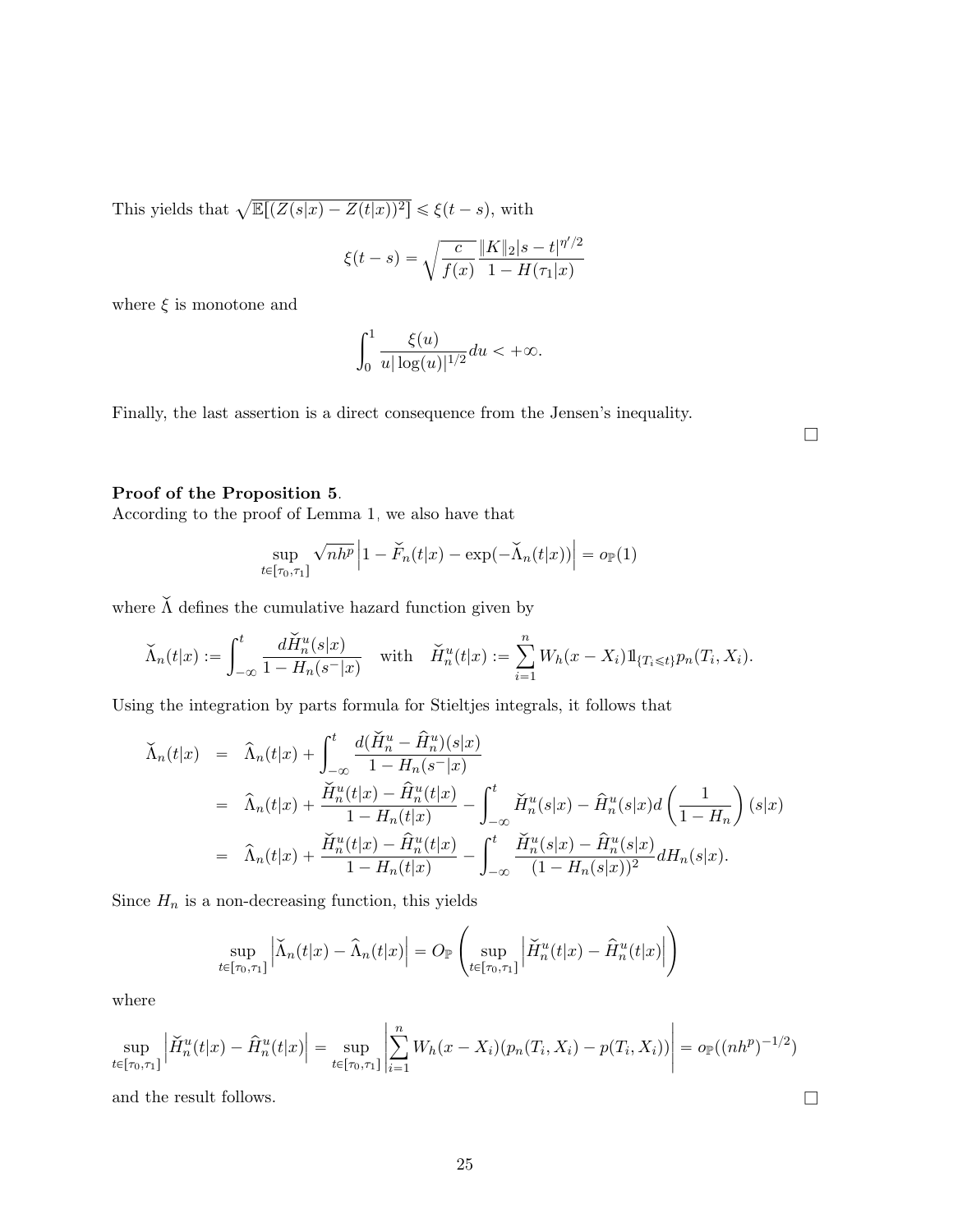#### References

- <span id="page-25-5"></span>A.A. Abdushukurov. Nonparametric estimation in the proportional hazards model of random censorship. Akad. Nauk Uz Tashkent (In Russian), 3448:V, 1987.
- <span id="page-25-12"></span>Ahmed M Alaa and Mihaela van der Schaar. Deep multi-task gaussian processes for survival analysis with competing risks. In Proceedings of the 31st International Conference on Neural Information Processing Systems, pages 2326–2334, 2017.
- <span id="page-25-11"></span>Guillaume Ausset, Stéphan Clémençon, and François Portier. Empirical risk minimization under random censorship: Theory and practice. arXiv preprint arXiv:1906.01908, 2019.
- <span id="page-25-10"></span>Riccardo Bellazzi and Blaz Zupan. Predictive data mining in clinical medicine: current issues and guidelines. International journal of medical informatics, 77(2):81–97, 2008.
- <span id="page-25-1"></span>Rudolf Beran. Nonparametric regression with randomly censored survival data. University of California, Berkeley, 1981.
- <span id="page-25-9"></span>Imad Bou-Hamad, Denis Larocque, Hatem Ben-Ameur, et al. A review of survival trees. Statistics surveys, 5:44–71, 2011.
- <span id="page-25-7"></span>Elodie Brunel, Fabienne Comte, and Agathe Guilloux. Estimation/Imputation Strategies for Missing Data in Survival Analysis, chapter 15, pages 229–252. John Wiley & Sons, Ltd, 2014.
- <span id="page-25-13"></span>Paidamoyo Chapfuwa, Chenyang Tao, Chunyuan Li, Courtney Page, Benjamin Goldstein, Lawrence Carin, and Ricardo Henao. Adversarial time-to-event modeling. *arXiv preprint* arXiv:1804.03184, 2018.
- <span id="page-25-0"></span>Kani Chen and Shaw-Hwa Lo. On the rate of uniform convergence of the product-limit estimator: strong and weak laws. Ann. Statist., 25(3):1050–1087, 06 1997. doi: 10.1214/aos/1069362738. URL <https://doi.org/10.1214/aos/1069362738>.
- <span id="page-25-6"></span>Philip E Cheng and Gwo Dong Lin. Maximum likelihood estimation of a survival function under the koziol-green proportional hazards model. Statistics  $\mathcal{B}$  Probability Letters, 5(1): 75 – 80, 1987. ISSN 0167-7152. doi: https://doi.org/10.1016/0167-7152(87)90030-7. URL <http://www.sciencedirect.com/science/article/pii/0167715287900307>.
- <span id="page-25-8"></span>A Ciampi, C-H Chang, S Hogg, and S McKinney. Recursive partition: A versatile method for exploratory-data analysis in biostatistics. In Biostatistics, pages 23–50. Springer, 1987.
- <span id="page-25-2"></span>Dorota M. Dabrowska. Non-parametric regression with censored survival time data. *Scandina*vian Journal of Statistics, 14(3):181–197, 1987.
- <span id="page-25-3"></span>Dorota M. Dabrowska. Uniform consistency of the kernel conditional Kaplan-Meier estimate. The Annals of Statistics, 17(3):1157–1167, 1989.
- <span id="page-25-4"></span>Dorota M. Dabrowska. Variable bandwidth conditional kaplan-meier estimate. Scandinavian Journal of Statistics, 19(4):351–361, 1992.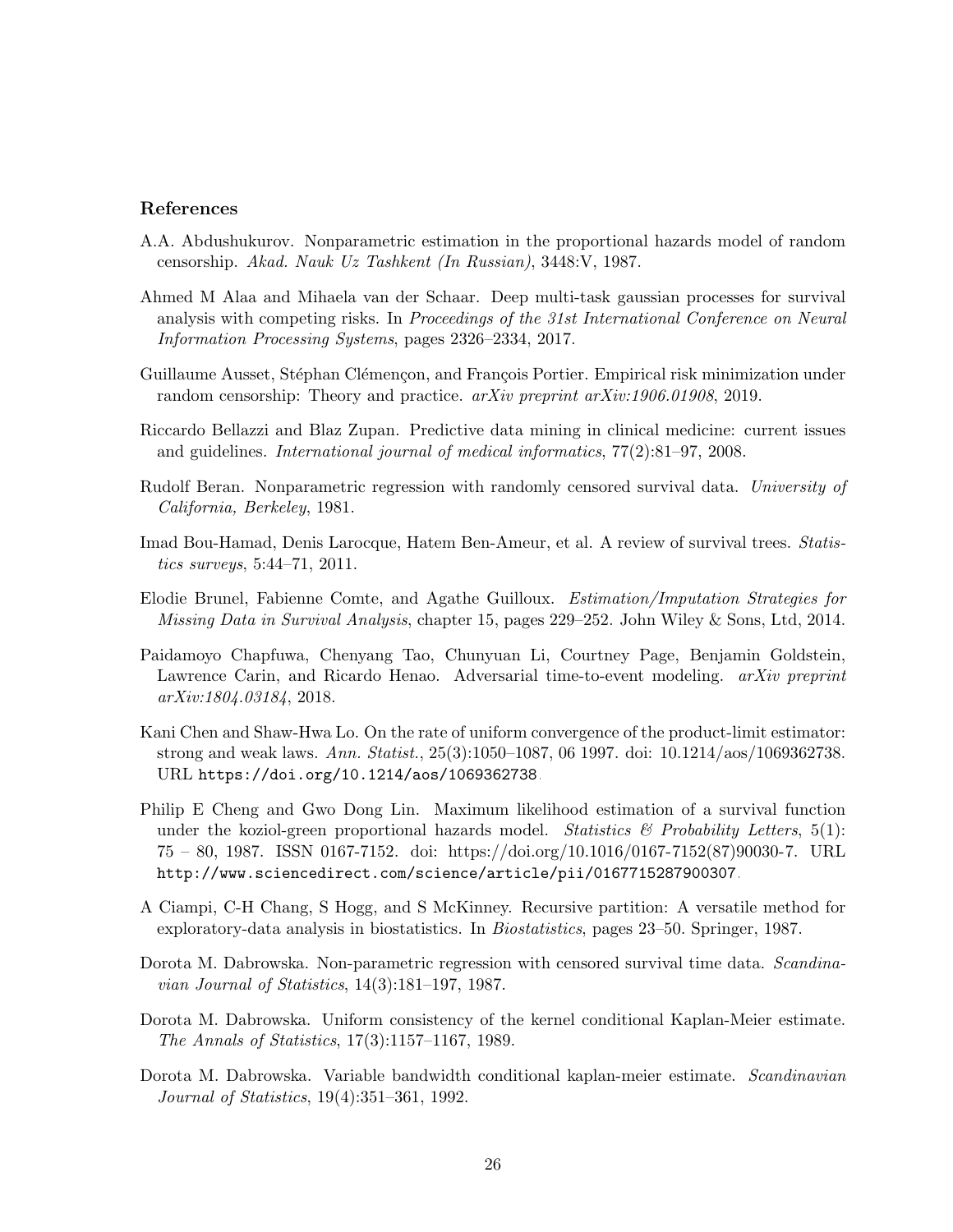- <span id="page-26-1"></span>Paul Deheuvels and John H. J. Einmahl. Functional limit laws for the increments of kaplanmeier product-limit processes and applications. Ann. Probab., 28(3):1301–1335, 06 2000. doi: 10.1214/aop/1019160336. URL <https://doi.org/10.1214/aop/1019160336>.
- <span id="page-26-3"></span>Gerhard Dikta. On semiparametric random censorship models. *Journal of Statistical Plan*ning and Inference, 66(2):253 – 279, 1998. ISSN 0378-3758. doi: https://doi.org/10. 1016/S0378-3758(97)00091-8. URL [http://www.sciencedirect.com/science/article/](http://www.sciencedirect.com/science/article/pii/S0378375897000918) [pii/S0378375897000918](http://www.sciencedirect.com/science/article/pii/S0378375897000918).
- <span id="page-26-12"></span>Mikael Escobar-Bach and Ingrid Van Keilegom. Nonparametric estimation of conditional cure models for heavy-tailed distributions and under insufficient follow-up, 2019.
- <span id="page-26-9"></span>David Faraggi and Richard Simon. A neural network model for survival data. *Statistics in* medicine, 14(1):73–82, 1995.
- <span id="page-26-6"></span>Mahtab Jahanbani Fard, Ping Wang, Sanjay Chawla, and Chandan K Reddy. A bayesian perspective on early stage event prediction in longitudinal data. IEEE Transactions on Knowledge and Data Engineering, 28(12):3126–3139, 2016.
- <span id="page-26-8"></span>Tamara Fernández, Nicolás Rivera, and Yee Whye Teh. Gaussian processes for survival analysis. In Advances in Neural Information Processing Systems, pages 5021–5029, 2016.
- <span id="page-26-13"></span>Xavier Fernique. Continuité des processus Gaussiens. C. R. Acad. Sci. Paris, 258:6058–6060, 1964.
- <span id="page-26-0"></span>A Földes, L Rejtő, and B.B Winter. Strong consistency properties of nonparametric estimators for randomly censored data, II: Estimation of density and failure rate. Periodica Mathematica Hungarica, 12:15 – 29, 1981.
- <span id="page-26-11"></span>Candida Geerdens, Elif Fidan Acar, and Paul Janssen. Conditional copula models for rightcensored clustered event time data. Biostatistics, 19(2):247–262, 2018.
- <span id="page-26-10"></span>Evarist Giné and Armelle Guillou. Rates of strong uniform consistency for multivariate kernel density estimators. Annales de l'I.H.P. Probabilités et statistiques,  $38(6):907-921$ , 2002. URL [http://www.numdam.org/item/AIHPB\\_2002\\_\\_38\\_6\\_907\\_0](http://www.numdam.org/item/AIHPB_2002__38_6_907_0).
- <span id="page-26-4"></span>Louis Gordon and Richard A Olshen. Tree-structured survival analysis. Cancer treatment reports, 69(10):1065–1069, 1985.
- <span id="page-26-2"></span>Lajos Horváth. The rate of strong uniform consistency for the multivariate product-limit estimator. Journal of Multivariate Analysis,  $13(1):202 - 209$ , 1983. ISSN 0047-259X. doi: https:  $\frac{1}{\d{1}}$  /doi.org/10.1016/0047-259X(83)90015-5. URL [http://www.sciencedirect.com/science/](http://www.sciencedirect.com/science/article/pii/0047259X83900155) [article/pii/0047259X83900155](http://www.sciencedirect.com/science/article/pii/0047259X83900155).
- <span id="page-26-5"></span>Torsten Hothorn, Berthold Lausen, Axel Benner, and Martin Radespiel-Tröger. Bagging survival trees. Statistics in medicine, 23(1):77–91, 2004.
- <span id="page-26-7"></span>Torsten Hothorn, Peter Bühlmann, Sandrine Dudoit, Annette Molinaro, and Mark J Van Der Laan. Survival ensembles. Biostatistics, 7(3):355–373, 2006.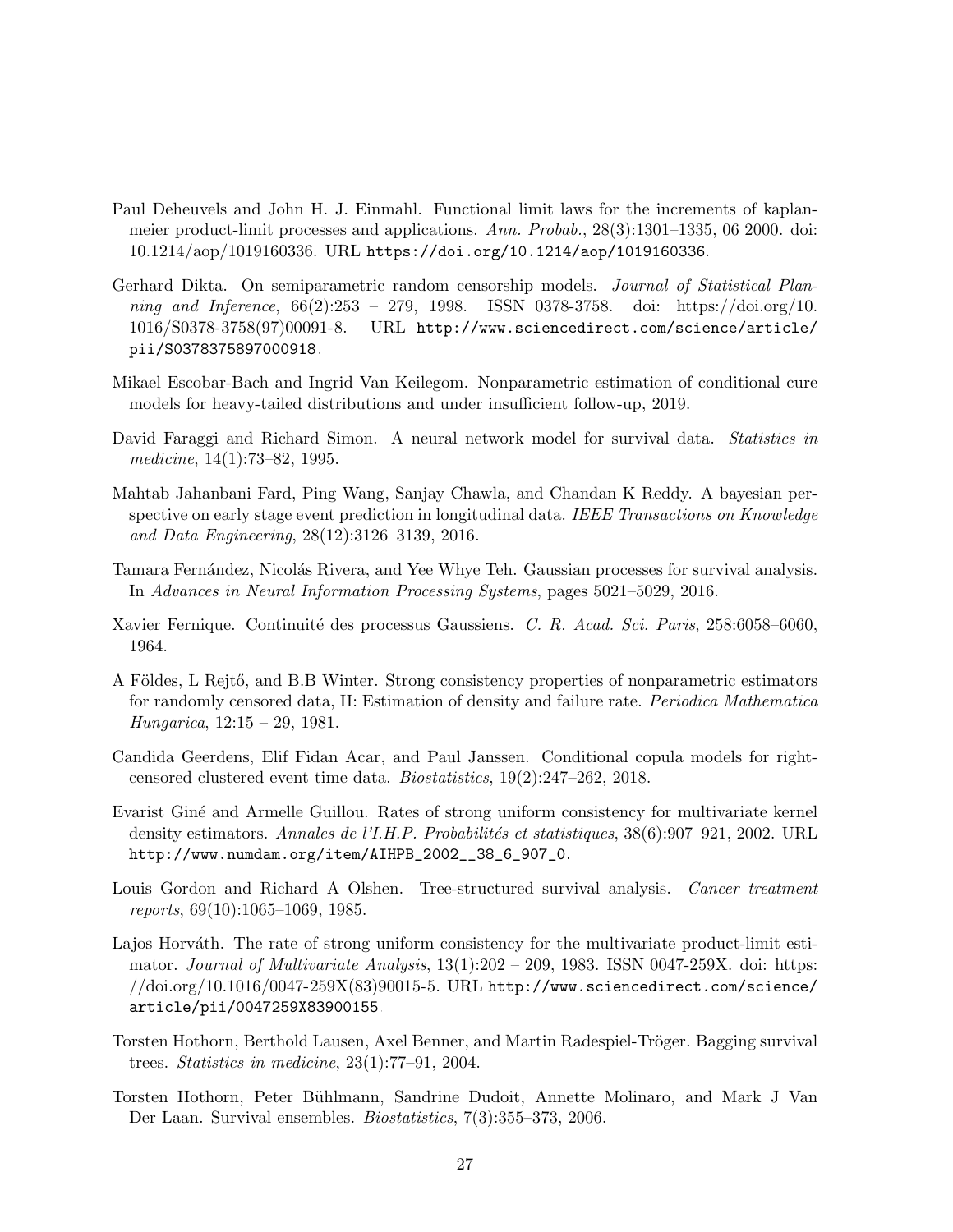- <span id="page-27-2"></span>Hemant Ishwaran, Udaya B Kogalur, Eugene H Blackstone, Michael S Lauer, et al. Random survival forests. The annals of applied statistics, 2(3):841–860, 2008.
- <span id="page-27-3"></span>Hemant Ishwaran, Udaya B Kogalur, Xi Chen, and Andy J Minn. Random survival forests for high-dimensional data. Statistical Analysis and Data Mining: The ASA Data Science Journal, 4(1):115–132, 2011.
- <span id="page-27-0"></span>E. L. Kaplan and Paul Meier. Nonparametric estimation from incomplete observations. Journal of the American Statistical Association, 53:457–481, 1958. ISSN 0162-1459.
- <span id="page-27-7"></span>Jared L Katzman, Uri Shaham, Alexander Cloninger, Jonathan Bates, Tingting Jiang, and Yuval Kluger. Deep survival: A deep cox proportional hazards network. stat, 1050(2), 2016.
- <span id="page-27-5"></span>Faisal M Khan and Valentina Bayer Zubek. Support vector regression for censored data (svrc): a novel tool for survival analysis. In 2008 Eighth IEEE International Conference on Data Mining, pages 863–868. IEEE, 2008.
- <span id="page-27-10"></span>Diederik P Kingma and Jimmy Ba. Adam: A method for stochastic optimization.  $arXiv$  preprint arXiv:1412.6980, 2014.
- <span id="page-27-6"></span>Michael Kohler, Kinga Máthé, and Márta Pintér. Prediction from randomly right censored data. Journal of Multivariate Analysis, 80(1):73–100, 2002.
- <span id="page-27-11"></span>Robert A Kyle, Terry M Therneau, S Vincent Rajkumar, Janice R Offord, Dirk R Larson, Matthew F Plevak, and L Joseph Melton III. A long-term study of prognosis in monoclonal gammopathy of undetermined significance. New England Journal of Medicine, 346(8):564–569, 2002.
- <span id="page-27-8"></span>Changhee Lee, William R Zame, Jinsung Yoon, and Mihaela van der Schaar. Deephit: A deep learning approach to survival analysis with competing risks. In Thirty-Second AAAI Conference on Artificial Intelligence, 2018.
- <span id="page-27-1"></span>Gang Li and Hani Doss. An approach to nonparametric regression for life history data using local linear fitting. Ann. Statist., 23(3):787–823, 06 1995. doi: 10.1214/aos/1176324623. URL <https://doi.org/10.1214/aos/1176324623>.
- <span id="page-27-4"></span>Paulo JG Lisboa, H Wong, P Harris, and Ric Swindell. A bayesian neural network approach for modelling censored data with an application to prognosis after surgery for breast cancer. Artificial intelligence in medicine, 28(1):1–25, 2003.
- <span id="page-27-12"></span>Deborah Nolan and David Pollard. U-processes: rates of convergence. Ann. Statist., 15(2): 780–799, 1987. ISSN 0090-5364. doi: 10.1214/aos/1176350374. URL [https://doi.org/10.](https://doi.org/10.1214/aos/1176350374) [1214/aos/1176350374](https://doi.org/10.1214/aos/1176350374).
- <span id="page-27-9"></span>Ilsang Ohn and Yongdai Kim. Smooth function approximation by deep neural networks with general activation functions. Entropy, 21(7):627, 2019.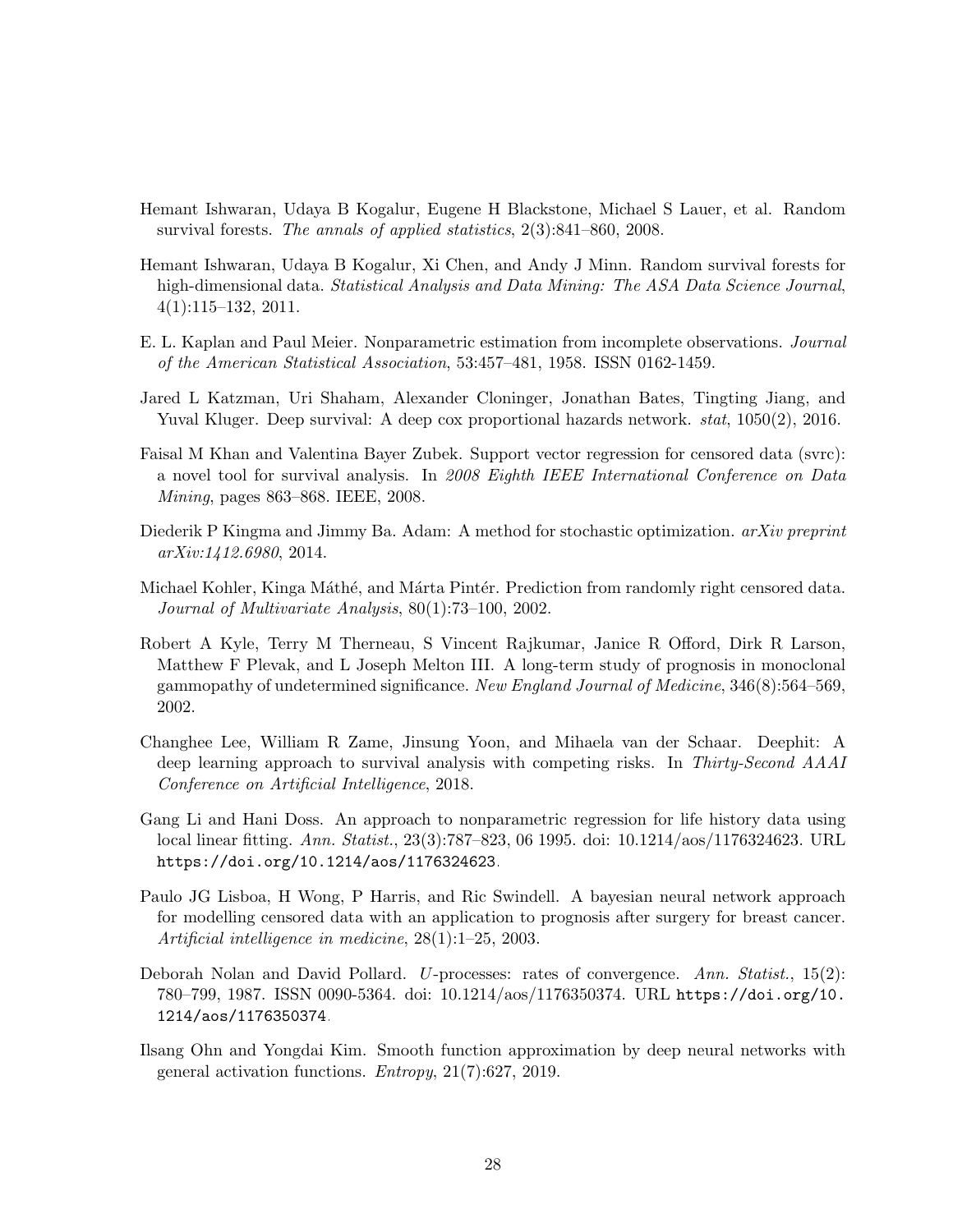- <span id="page-28-1"></span>Sarah Ouadah. Uniform-in-bandwidth kernel estimation for censored data. Journal of Statistical Planning and Inference, 143(8):1273 – 1284, 2013. ISSN 0378-3758. doi: https://doi.org/ 10.1016/j.jspi.2013.03.017. URL [http://www.sciencedirect.com/science/article/pii/](http://www.sciencedirect.com/science/article/pii/S0378375813000621) [S0378375813000621](http://www.sciencedirect.com/science/article/pii/S0378375813000621).
- <span id="page-28-7"></span>F. Pedregosa, G. Varoquaux, A. Gramfort, V. Michel, B. Thirion, O. Grisel, M. Blondel, P. Prettenhofer, R. Weiss, V. Dubourg, J. Vanderplas, A. Passos, D. Cournapeau, M. Brucher, M. Perrot, and E. Duchesnay. Scikit-learn: Machine learning in Python. Journal of Machine Learning Research, 12:2825–2830, 2011.
- <span id="page-28-4"></span>Sundarraman Subramanian. Multiple imputations and the missing censoring indicator model. Journal of Multivariate Analysis,  $102(1):105 - 117$ , 2011. ISSN 0047-259X. doi: https://doi. org/10.1016/j.jmva.2010.08.005. URL [http://www.sciencedirect.com/science/article/](http://www.sciencedirect.com/science/article/pii/S0047259X10001648) [pii/S0047259X10001648](http://www.sciencedirect.com/science/article/pii/S0047259X10001648).
- <span id="page-28-9"></span>A. W. van der Vaart. Asymptotic statistics, volume 3 of Cambridge Series in Statistical and Probabilistic Mathematics. Cambridge University Press, Cambridge, 1998. ISBN 0-521- 49603-9; 0-521-78450-6. doi: 10.1017/CBO9780511802256. URL [https://doi.org/10.1017/](https://doi.org/10.1017/CBO9780511802256) [CBO9780511802256](https://doi.org/10.1017/CBO9780511802256).
- <span id="page-28-10"></span>Aad W. van der Vaart and Jon A. Wellner. Weak convergence and empirical processes. Springer Series in Statistics. Springer-Verlag, New York, 1996. ISBN 0-387-94640-3. doi: 10.1007/978-1-4757-2545-2. URL <https://doi.org/10.1007/978-1-4757-2545-2>. With applications to statistics.
- <span id="page-28-8"></span>Ingrid Van Keilegom and Noël Veraverbeke. Estimation and bootstrap with censored data in fixed design nonparametric regression. Annals of the Institute of Statistical Mathematics, 49(3):467–491, Sep 1997. ISSN 1572-9052. doi: 10.1023/A:1003166728321. URL [https:](https://doi.org/10.1023/A:1003166728321) [//doi.org/10.1023/A:1003166728321](https://doi.org/10.1023/A:1003166728321).
- <span id="page-28-5"></span>Ping Wang, Yan Li, and Chandan K Reddy. Machine learning for survival analysis: A survey. ACM Computing Surveys (CSUR), 51(6):1–36, 2019.
- <span id="page-28-3"></span>Qihua Wang and Junshan Shen. Estimation and confidence bands of a conditional survival function with censoring indicators missing at random. Journal of Multivariate Analysis, 99 (5):928 – 948, 2008. ISSN 0047-259X. doi: https://doi.org/10.1016/j.jmva.2007.06.002. URL <http://www.sciencedirect.com/science/article/pii/S0047259X07000838>.
- <span id="page-28-6"></span>Yuanjia Wang, Tianle Chen, and Donglin Zeng. Support vector hazards machine: A counting process framework for learning risk scores for censored outcomes. The Journal of Machine Learning Research, 17(1):5825–5861, 2016.
- <span id="page-28-2"></span>Jon Wellner. On an exponential bound for the kaplan–meier estimator. Lifetime data analysis, 13:481–96, 01 2008. doi: 10.1007/s10985-007-9055-z.
- <span id="page-28-0"></span>Jon A. Wellner. Asymptotic optimality of the product limit estimator. The Annals of Statistics, 10(2):595–602, 1982. ISSN 00905364. URL <http://www.jstor.org/stable/2240693>.